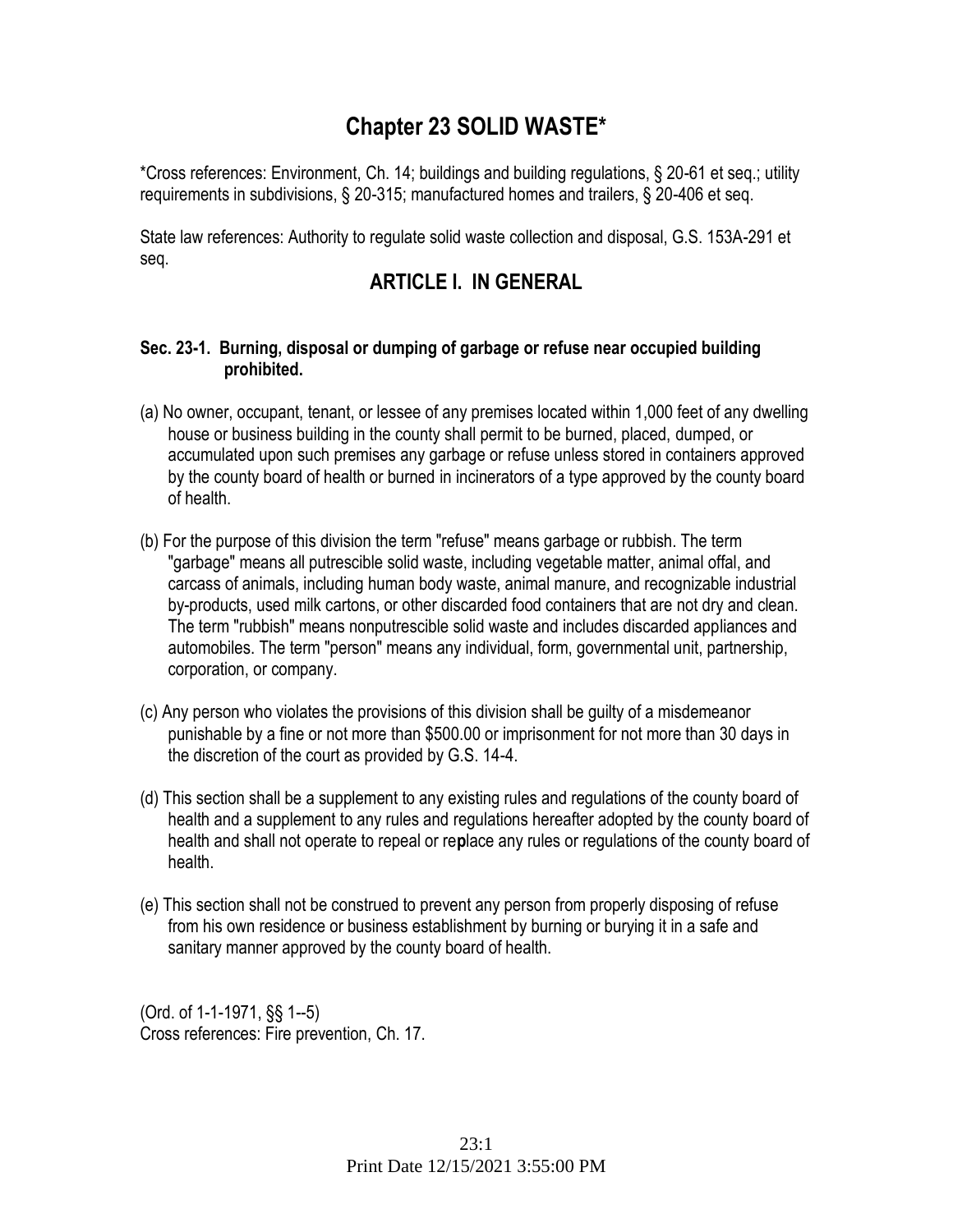## **Sec. 23-2. Abatement of Public Health Nuisances.**

(a) Nuisances Prohibited.

It shall be unlawful for any person to cause permit, maintain, allow, or create a nuisance.

(b) Enumeration of Nuisances

The maintaining, using, placing, depositing, leaving, or permitting to be or remain on any public or private property any of the following items, conditions or actions are declared to be and constitute a nuisance; provided, however, this enumeration shall not be deemed or construed to be exclusive, limiting, or restrictive:

- 1. Any open place of concentration of combustible items such as mattresses, boxes paper, automobile tires or tubes, garbage, trash, refuse, brush, old clothes, rags or any other combustible materials or objects of a like nature;
- 2. Any property, which meets the following criteria concerning vegetative growth;
	- (1) Vacant lots that are adjacent to intersection of streets that pose a problem with the sight distance surrounding the intersection;
	- (2) Lots occupied by any structure (dwelling or commercial) that the height of growth is inconsistent with neighboring properties.
	- (3) Vacant lots within a Village Residential Zoning District, an established mill village, and/or an established residential development that the height of growth is inconsistent with neighboring properties.
- 3. Any open place of collection of garbage, food waste, animal waste or any other rotten or putrescible matter of any kind;
- 4. Any dilapidated furniture, appliances, machinery equipment, building materials or any similar items not enclosed in a building with functional doors;
- 5. Any furniture, appliances or other metal products of any kind or nature openly kept which have jagged edges of metal or glass or areas of confinement;
- 6. Any motor vehicle located on private property, which is wholly or partially dismantled, and any related motor vehicle parts and tools not enclosed in a garage with functional doors or covered with a tarp or canvass when not actively being repaired.
- 7. Any manufactured home, mobile home, trailer, camper, recreational vehicle, and such other similar units, in a state of dilapidation and/or abandonment, whether set up for use or not.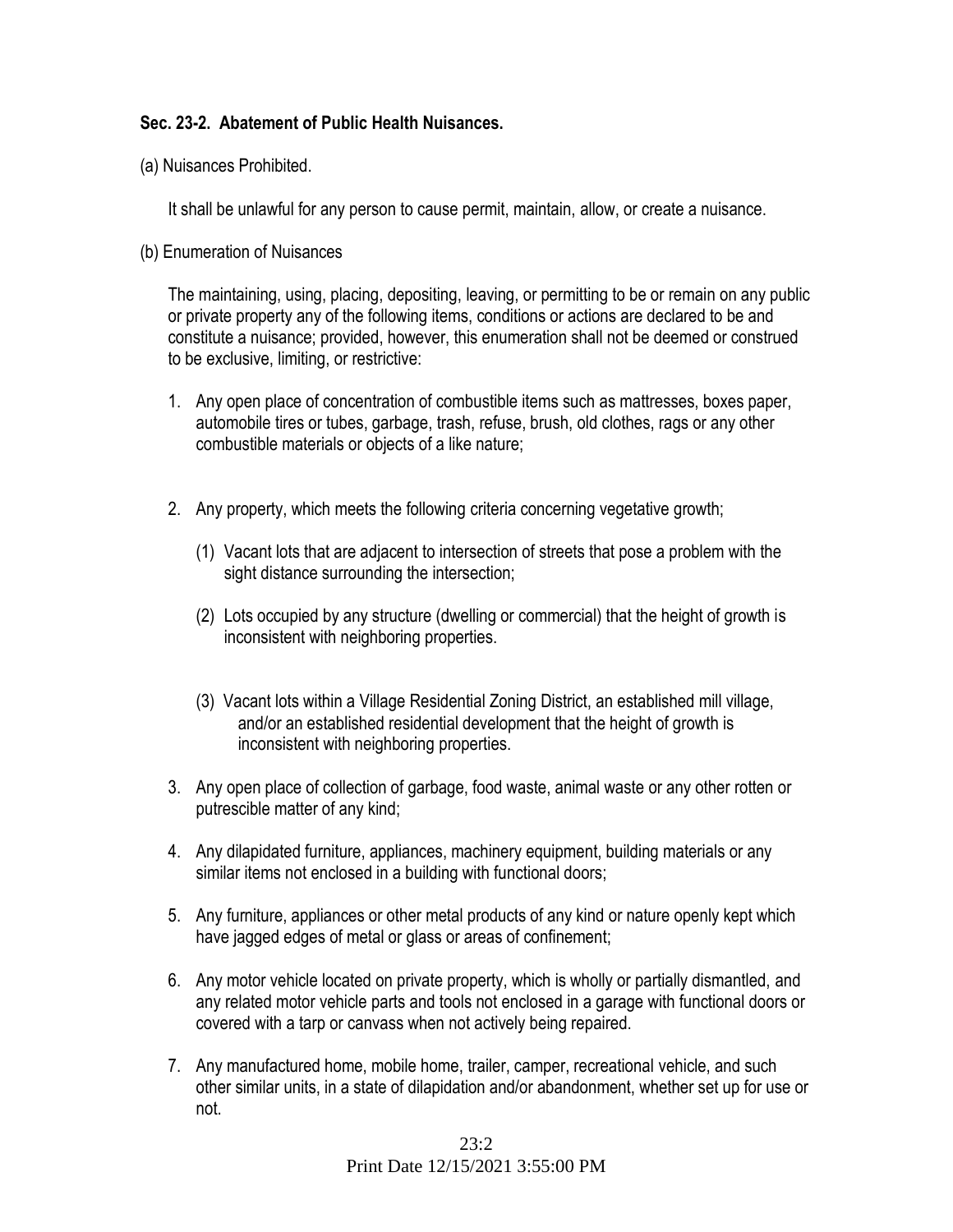8. Any other condition specifically prohibited in this subchapter or any other condition specifically declared to be a nuisance or a danger to the public health, safety, morals, and general welfare of inhabitants of the county and a public health nuisance by the Board of County Commissioners.

#### (Ord.11-15-2011) (Ord. of 10-16-2013)

#### (c) Investigation of Conditions; Order of Abatement; Notice

The Code Enforcement Officer, upon compliant from any person of any of the conditions described in this subchapter shall make or cause to be made such investigation as may be necessary to determine whether, in fact, such conditions constitute a public health nuisance as declared.

Upon a determination by the Code Enforcement Officer that such conditions constitute a public nuisance, as outline in subsection b (above) the Code Enforcement Officer shall notify, in writing, return receipt requested, the owner and occupant or person in possession of the premises in question of the conditions constituting such public nuisance and shall order the prompt abatement thereof.

#### (d) Contents of Written Notice; Order to Abate

The notice to abate a nuisance issued under the provisions of this subchapter shall contain:

- 1. A statement that conditions exist on the property which constitute a public nuisance;
- 2. The conditions existing;
- 3. The location of such condition; and
- 4. A statement ordering the owner and the occupant or person in possession of the premises to abate the public nuisance, and that unless the condition is abated within 15 days from the mailing of the notice as specified, the conditions constituting a nuisance will be abated by the County and the cost of abatement shall constitute a lien against the premises.

#### (e) Appeal Notice.

Within the time period stated in the notice to abate, the owner or occupant of the property where the nuisance exists may appeal the findings of the Code Enforcement Officer to the Board of Adjustment and Appeal by giving written notice of appeal to such officer, such appeal to stay the abatement of the nuisance by the County until a final determination by the Board. In the event no appeal is taken, the County may proceed to abate the nuisance.

#### (f) Hearing.

The Board of Adjustment and Appeal, in the event an appeal is taken as provided herein, may, after hearing all interested persons and reviewing the findings of the Code Enforcement Officer, reverse or affirm the finding that a nuisance exists in the jurisdiction of the County.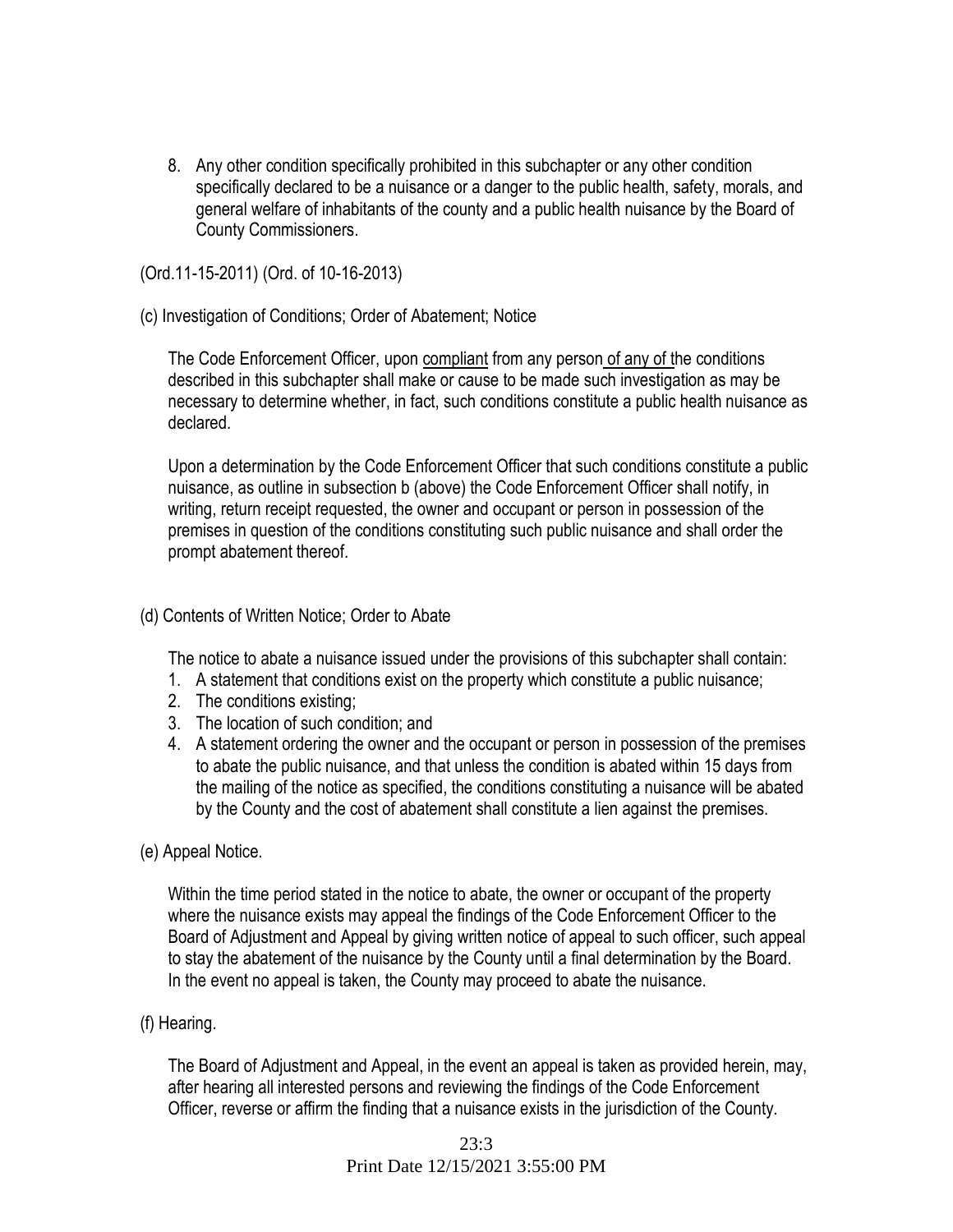Any and all appeals from a decision by the Board of Adjustment and Appeal shall be filed with the Clerk of Superior Court of Richmond County within 30 days from the decision.

(g) Right of Entry.

The Code Enforcement Officer and other designated personnel shall have all the rights and authority to enter upon premises upon which probable cause is established that a nuisance exists under the provisions of this subchapter for the purpose of abating the nuisance as provided in this subchapter. If at any time the right of entry is refused or denied, then the Code Enforcement Officer shall obtain an Administrative Search Warrant to continue the investigation.

(h) Cost of Abatement Declared Lien.

After the abatement of a nuisance as provided in this subchapter, the cost of the abatement may become a lien against the premises upon confirmation of the cost thereof by the Board of County Commissioners. The confirmation shall take place only after ten days written notice to the owner of the premises where the nuisance existed of the proposed confirmation. Upon confirmation, the cost of abatement shall be a lien against the premises from which the nuisance was abated to be collected as unpaid tax.

(I) Legal Action May Be Taken

The Board of County Commissions may direct the Code Enforcement Office to pursue the matter of collection of the assessed penalties in a civil action court case.

(Ord. of 10/2/2006)

### **Secs. 23-3--23-30. Reserved.**

## **ARTICLE II. COLLECTION AND DISPOSAL**

## **DIVISION 1. GENERALLY**

**Secs. 23-31--23-45. Reserved.** 

# **DIVISION 2. MEDICAL, HAZARDOUS, AND/OR LOW-LEVEL RADIOACTIVE WASTE FACILITIES\***

#### **\*Cross references: Environment, Ch. 14.**  (Ord. of 9/12/2006)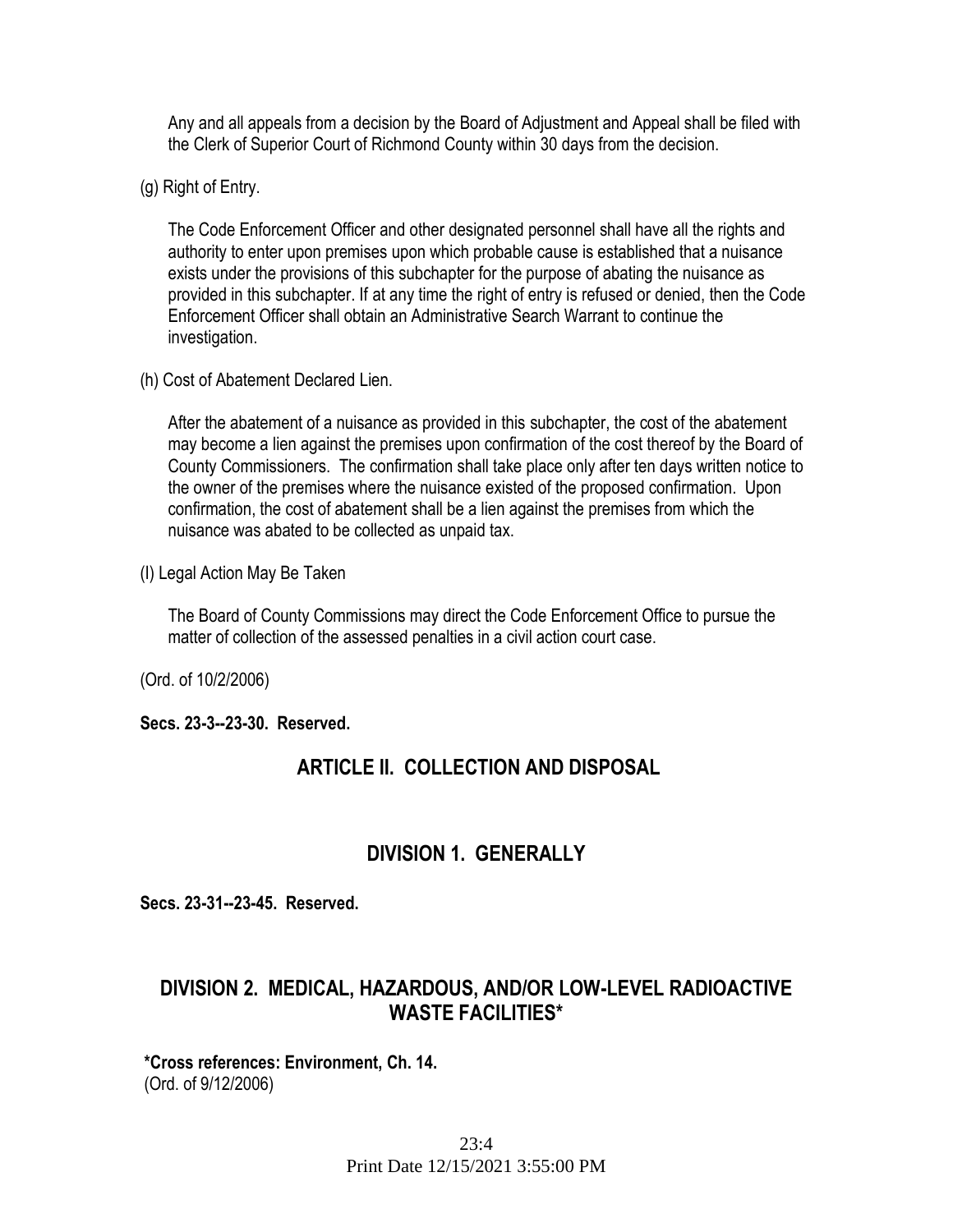#### **Sec. 23-46. Title.**

The title of this division is the "Richmond County Comprehensive Ordinance for the Regulation of the Location, Operation, and Management of Medical, Hazardous and/or Low-Level Radioactive Waste Facilities." This division may be cited as the "Richmond County Medical, Hazardous, and or Low-Level Waste Ordinance."

(Ord. of 9-10-1990, § I; Ord. of 9/12/2006)

### **Sec. 23-47. Purpose.**

The purpose of this division is to:

- (1) Regulate the location, operation, and management of medical, hazardous and/or low-level radioactive waste facilities dealing with the storage, transfer, treatment and/or disposal of such waste in the county.
- (2) Assure that the best available management practices are used in the location, operation, and management of medical, hazardous and/or low-level waste facilities in the county.
- (3) Assure that operation of such facilities in the county poses no threat to the water, land, and air resources of the county or to the public health and safety of its citizens.

(Ord. of 9-10-1990, § II; Ord. of 9/12/2006)

### **Sec. 23-48. Definitions.**

The following words, terms, and phrases, when used in this article, shall have the meanings ascribed to them in this section, except where the context clearly indicates a different meaning:

**Facility** means all land, buildings, and equipment which is used or intended to be used for the handling, storage, treatment, or disposal of waste, including necessary buffer zones.

**Hazardous waste** shall have the same definition as in G.S. 130A-290(8).

**Hazardous waste facility** shall have the same definition as in G.S. 130A-290(9).

**Incinerator** means a device or facility designed to burn solid, liquid, or gaseous waste material. For the purposes of this division, this definition does not include on-site incineration at the point of generation, although it does include facilities, which burn wastes for other purposes, such as an energy source.

**Low-level radioactive waste** shall have the same definition as in G.S. 104E-5(9a).

**Low-level radioactive waste facility** shall have the same definition as in G.S. 104E-5(9b).

**Medical waste** shall have the definition as in G.S. 130A-290(18).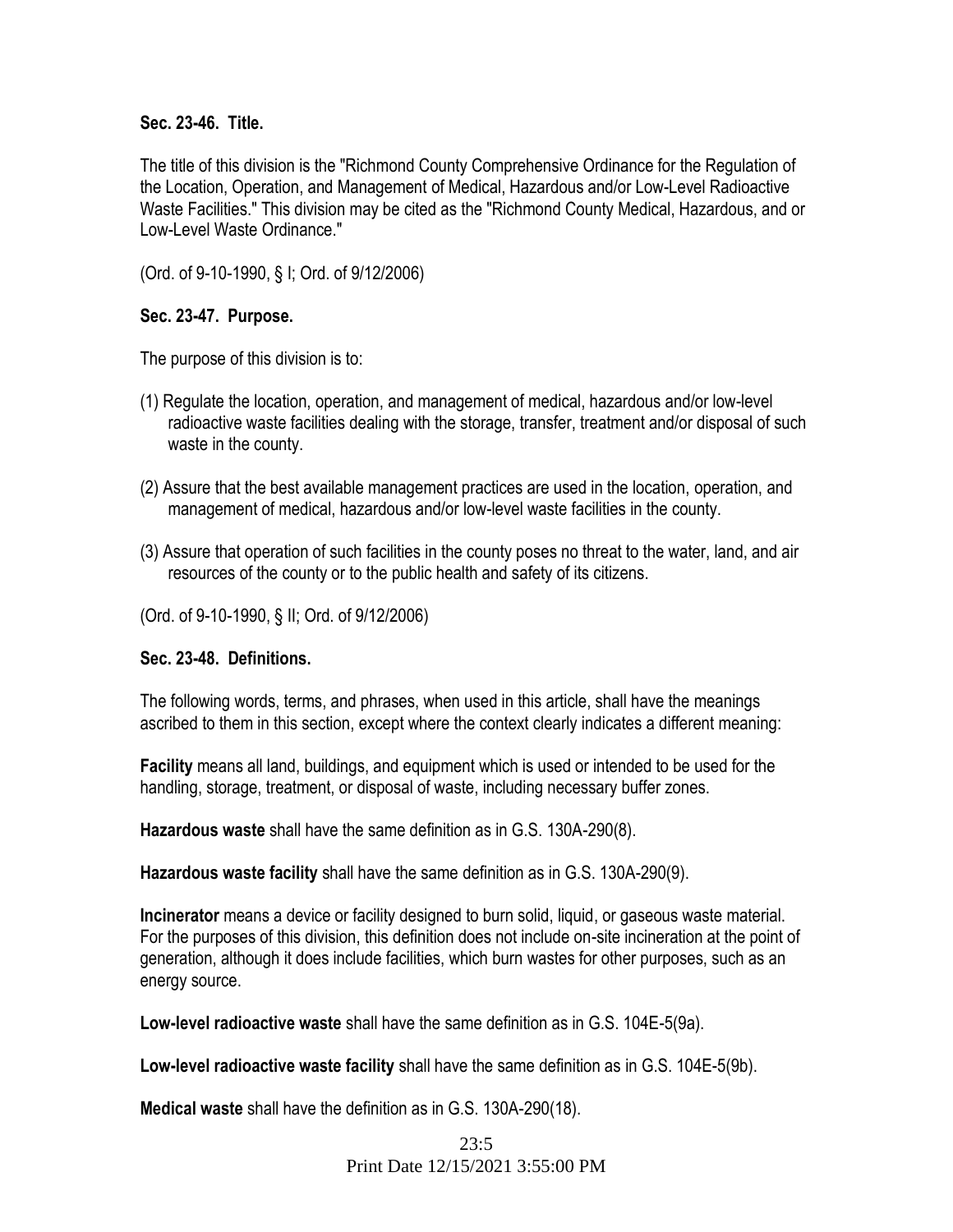**Medical waste facility** means a facility for the storage, collection, processing, treatment, recycling, recovery, incineration, or disposal of medical waste.

**Storage** shall have the same definition as in G.S. 130A-290(41) but does not include on-site storage at the point of generation for periods less than 30 days.

**Waste** for the purpose of this Division, waste means all types of medical, hazardous, and low-level radioactive waste.

**Waste facilities** for the purposes of this Division waste facilities includes all facilities for the storage, transfer, treatment, or disposal of medical, hazardous, or low-level radioactive waste.

Words and phrases not otherwise defined shall have the same definitions as in state and federal statutes and regulations.

(Ord. of 9-10-1990, § III; Ord. 9/12/2006) Cross references: Definitions generally, § 1-2.

## **Sec. 23-49. Applicability.**

- a) This division is applicable to all medical, hazardous, or low-level radioactive waste facilities, which operate within the boundaries of the county. This specifically includes, but is not limited to, hazardous waste treatment and disposal facilities, low-level radioactive waste disposal facilities, commercial incinerators, and similar facilities which receive medical, hazardous, or low-level radioactive waste from off-site for storage, treatment, or disposal. This division is expressly not applicable to solid waste facilities, which are regulated by the State pursuant to G.S. Chapter 130A, Article 9 and 15A NCAC 13B, and Division 3 of this Article.
- b) This division supersedes and consolidates all previous ordinances regulating the location, operation and management of commercial incineration facilities, and site selection of hazardous waste facilities.
- c) Sections 23-61 and 23-62 do not apply to facilities, which do not incinerate waste or otherwise emit air pollutants. When specifically stated, a section may be limited to certain types of facilities.

(Ord. of 9-10-1990, § IV; Ord. 9/12/2006)

### **Sec. 23-50. Permit required.**

It shall be unlawful for a medical, hazardous, or low-level radioactive waste facility to operate in the county without a permit issued by the board of commissioners pursuant to this division.

(Ord. of 9-10-1990, § V; Ord. 9/12/2006)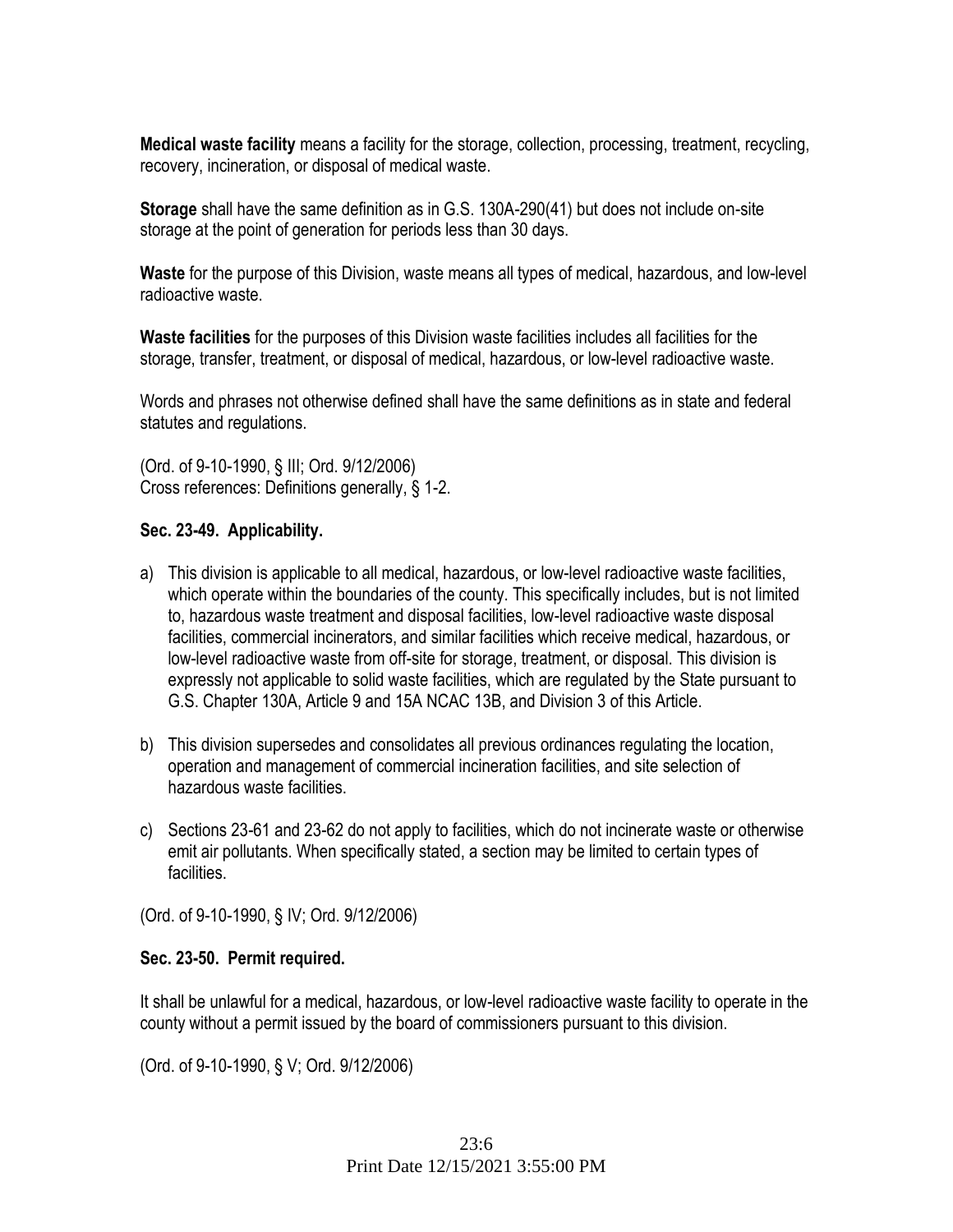## **Sec. 23-51. Application.**

- (a) A permit applicant shall prepare and file an application for a permit with the board of commissioners. The permit application shall include all related documents submitted to the United States government and to the state as well as the following supplemental information:
	- (1) A description of the company, to include:
		- a. Information on its financial capability;
		- b. A detailed history of all its past activities in the handling various types of waste and the operation of waste facilities;
		- c. A description of every other facility it has operated;
		- d. A detailed account of all past and pending litigation, favorable and unfavorable;
		- e. The record of any subsidiary or parent corporation having an interest greater than five percent of the outstanding shares of the applicant corporation; and
		- f. A list of all past and present litigation, favorable and unfavorable, which any subsidiary or parent corporation has been involved in.

(2) Evidence of liability insurance, to include:

- a. Coverage in the amount of \$1,000,000.00 for sudden and \$10,000,000.00 for nonsudden;
- b. Evidence of \$10,000,000.00 liability insurance to cover closure and post-closure costs; and
- c. A history of any claims against the company at any site, including the record of any subsidiary or parent corporation as defined in subsection (a)(1) of this section.
- (3) Justification for and anticipated benefits from the project.
- (4) A full description of the scope and design of the proposed project, including complete engineering details of the proposed facility.
- (5) An estimated schedule of how much and what kinds of waste the facility would accept and what corrective measures will be required of wastes unacceptable to the facility without additional handling.
- (6) The duration of the facility's operation, with yearly site operation expenses and an estimate of the costs for the lifetime of the project.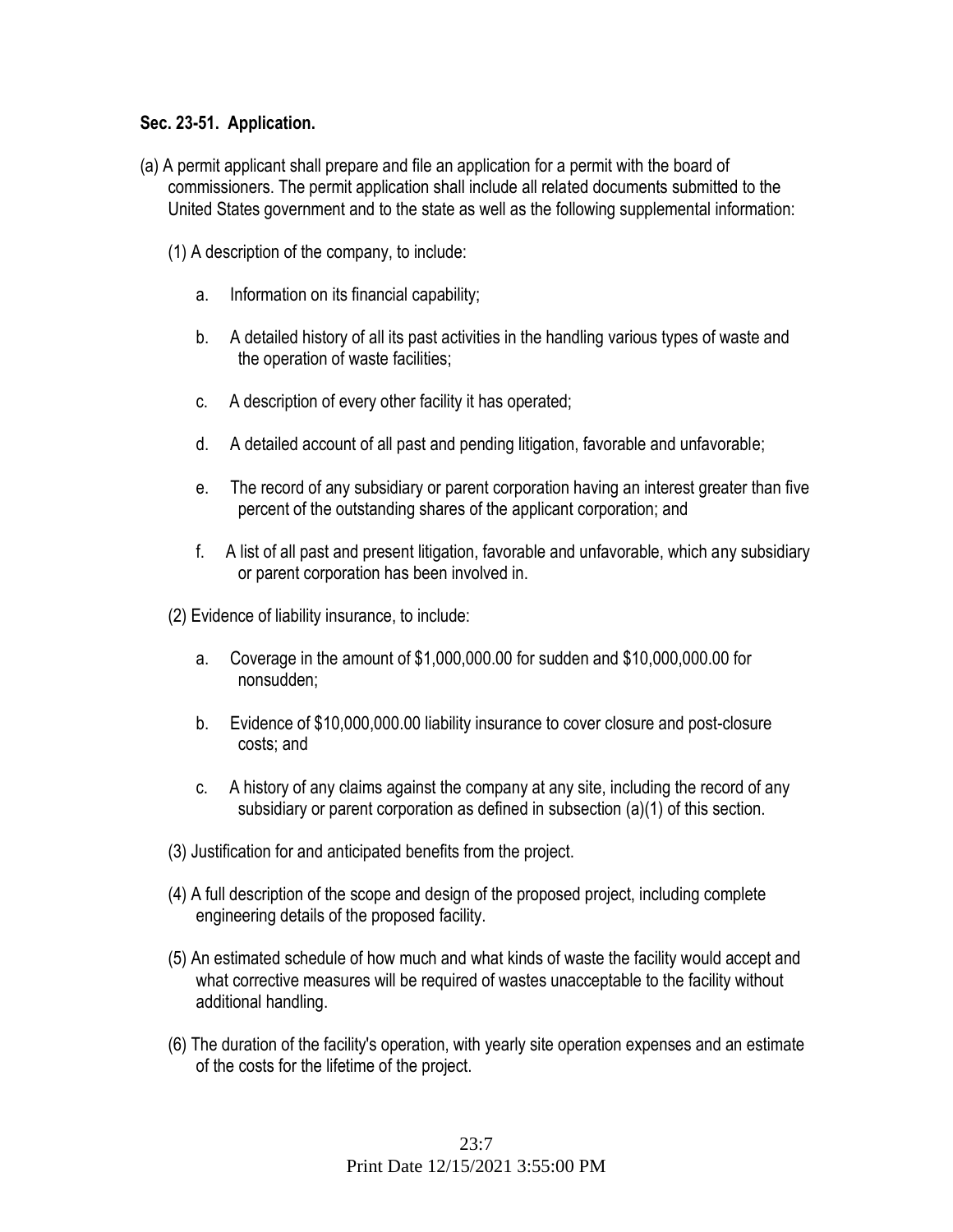- (7) The proposed method of financing the project, including siting, development, operation, closure, and post-closure stages, with a list of the financial institution name which will be funding each stage.
- (8) Provide resumes of management personnel and the proposed number of employees and types of positions, including information on the training and experience required for each position, and safety precautions undertaken for the protection of personnel.
- (9) The anticipated dates of the initiation of construction and operation.
- (10) A detailed estimate of the types and amounts of local government services required by the operator in each year.
- (11) A description of emergency procedures and safety and security precautions that will be in use at the facility, including details on emergency assistance and emergency medical treatment that will be required from the area's medical facilities, the county rescue squad, and community fire departments.
- (12) A description of the environmental protection measures to be taken by the applicant to prevent contamination in and around the facility site and the description of planned monitoring systems, with an estimated annual budget for each of these items.
- (13) A description of the environment protection measures to be used during transportation of materials to and from the facility, with an estimated annual budget for these arrangements and an estimate of the volume of material to be transported during each year of operation.
- (14) A description of the site closure plan for the facility and the anticipated date of closure.
- (15) A description of anticipated need for post-closure care.
- (16) A comprehensive listing of known, prospective or potential generators, so noted, from which waste will be received; volumes and type of wastes from each generator; and the method of transportation and the routes to be followed.
- *(17)* A provision for a buffer area of at least 1,250 feet in width from the area on the facility site in which materials are to be handled, stored, treated, or disposed of to the nearest adjacent property.
- (18) A description of on-site drainage systems to be designed to protect all surface water drainage, ground water movement, sanitary sewer systems and stormwater management systems from the probability of contamination.
- *(19)* A demonstration that no adverse effect to the health, welfare and safety of its citizens will result from the siting of the filing, using the following criteria*:*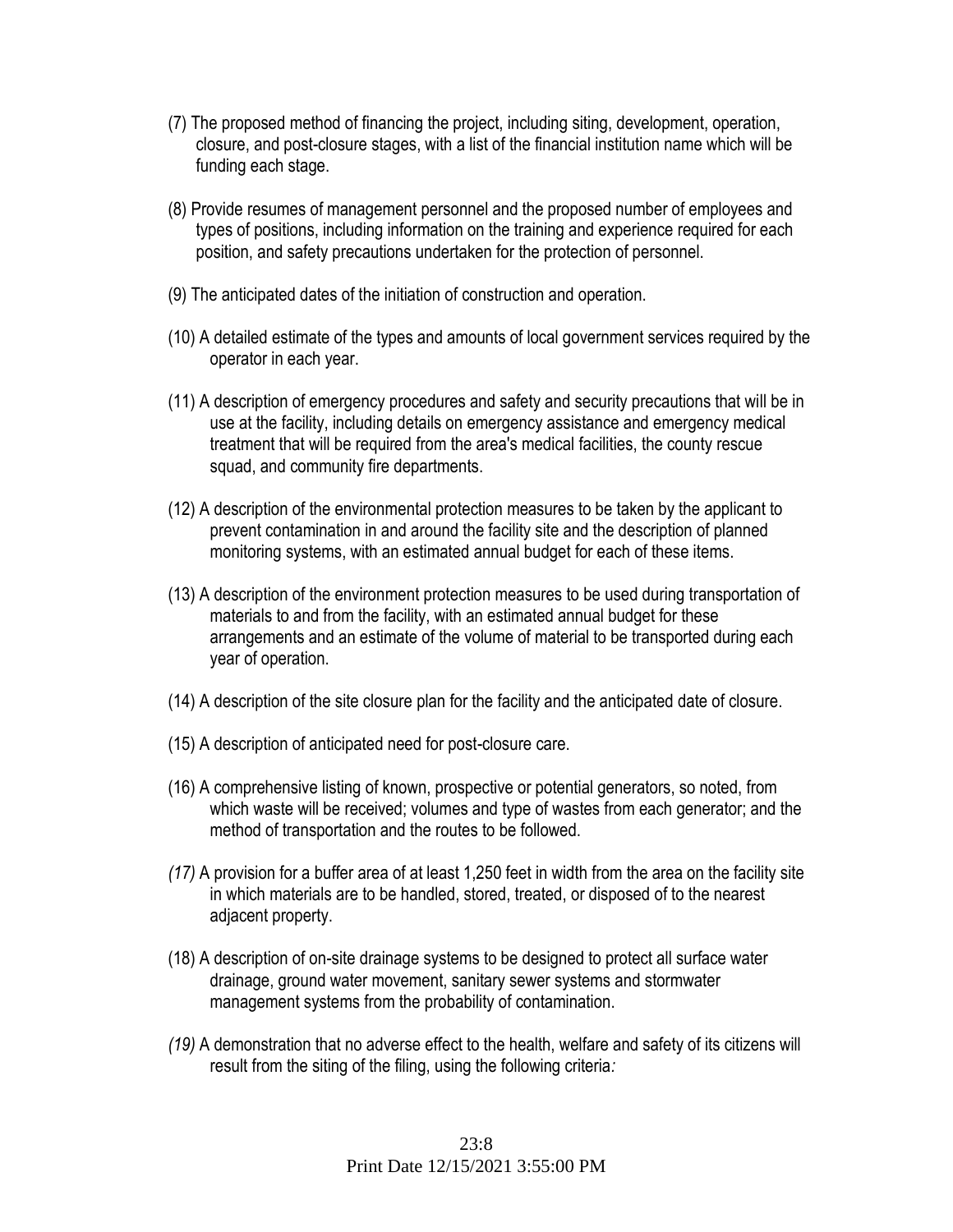- a. Hydrological and geological factors, including floodplains, depth to water table, groundwater travel time, soil pH, soil cation exchange, capacity, soil composition and permeability, cavernous bedrock, seismic activity, slope, mines, and climate.
- b. Environmental and public health factors, including air quality, quality of surface and groundwater, and proximity to public water supply watersheds.
- c. Natural and cultural resources, including wetlands, gamelands, endangered species habitats, proximity to parks, forests, wilderness areas, nature preserves, and historic sites.
- d. Local land uses.
- e. Transportation factors, including the visibility, appearance, and noise level of the facility.
- f. Availability and reliability of public utilities.
- g. Availability of emergency response personnel and equipment.
- h. Availability of a public water supply to the facility or a well with sufficient capacity to operate the facility and fight fire at the facility.
- (20) A detailed analysis of how the applicant will meet all of the requirements in this division, as well as all applicable state and federal requirements.
- (b) Maps and other written material attached to the application shall include but are not limited to the following information:
	- (1) Ownership.
		- a. Name, address, and telephone number of legal owner and/or agent of the subject property.
		- b. Name, address, and telephone number of professional persons responsible for plat or survey.
		- c. Description of any existing right-of-way or easements affecting the property.
		- d. Reference to any existing restrictive covenants on the property.
	- (2) Description. Location of property by tax map and parcel number. This description should include a reference to the deed book and page of other evidence of title the current property owner may have.
	- (3) Features. Each map shall contain the following information: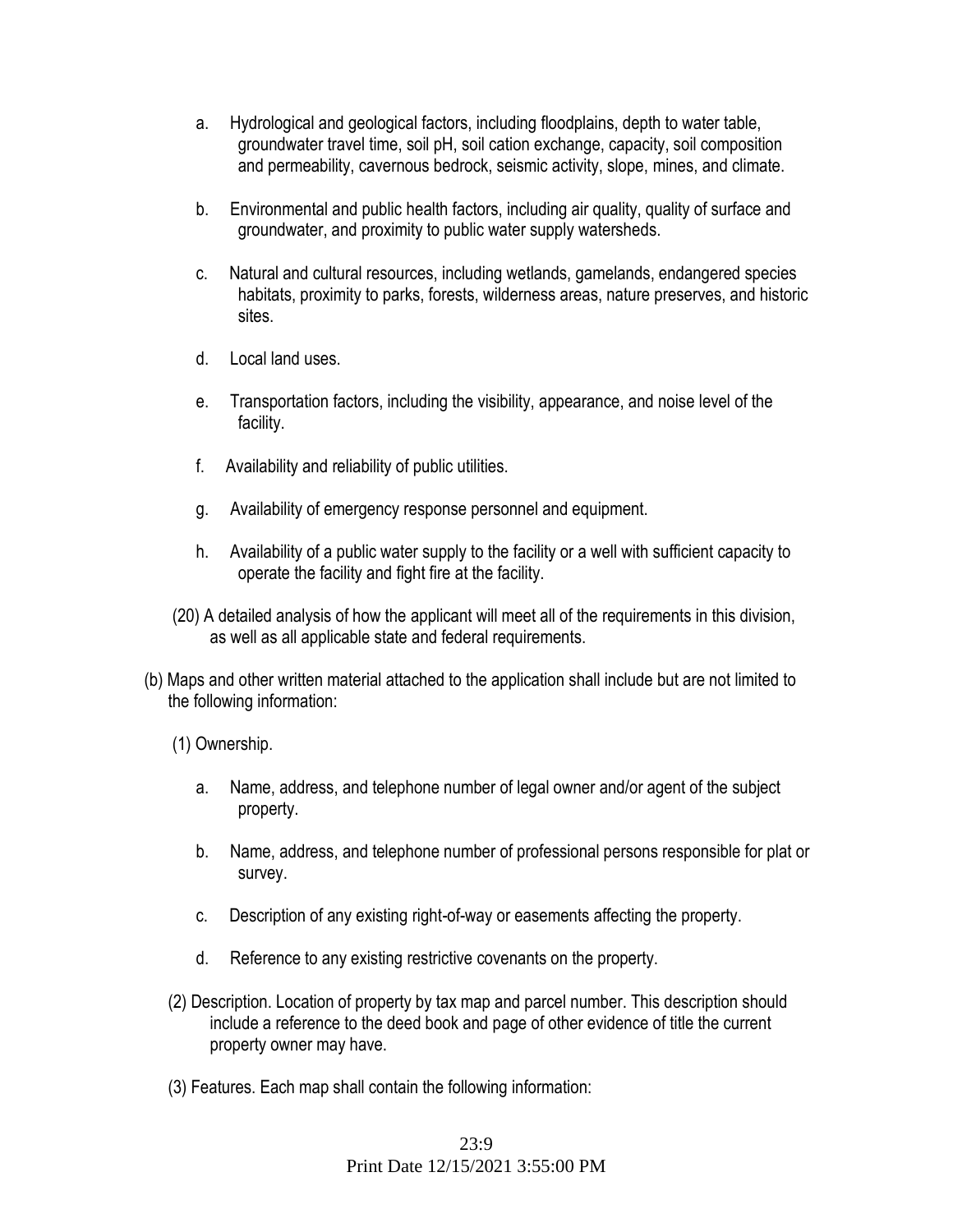- a. Drawn to a scale of not less than 200 feet to the inch.
- b. Location sketch map showing relationship of the project to the surrounding area within one-quarter mile.
- c. Graphic scale, date, north arrow, and legend.
- d. Location of property with respect to surrounding property and roads, and the names and addresses of adjacent property owners according to county tax records.
- e. Zoning classification of proposed project and adjacent property.
- f. The location of all boundary lines of the property.
- g. The total acreage of land in the project.
- h. The location of existing and/or platted streets, residences, easements, buildings, railroads, cemeteries, bridges, sewers, water mains, culverts, wells, gas lines, electric transmission lines, and other land uses.
- i. The location of water bodies, watercourses, groundwater aquifers, springs, and other pertinent features.
- j. The location, dimensions, and acreage of all property proposed to be set aside for various uses in the applicant's property.
- k. The location of all test wells and/or borings, with copies of the drilling logs.
- l. The location of the 500- and 100-year floodplain, and records of flood, including inundation due to dam break.
- m. The location of historic properties and gravesites, including any plans for relation of graves and properties having historical significance.
- (4) Hydrological and geological maps. Maps showing location of faults, dikes, sills, and other pertinent geologic features including bedrock type and strike and dip of any bedding; the depth and degree of weathering (saprolite); identification and location of clay as to thickness, type, and permeability; and location of the water table as to approximate depth, gradient, and surface configuration.
- (5) Topographic map. A topographic map with contours at vertical intervals of not more than five feet at the same scale as the project site map shall be included. Date, method of preparation, and name of person preparing such survey shall be stated.
- (6) Transportation map. A map showing proposed transportation routes to and from the facility site, including location of towns and emergency and safety facilities. Include an estimate of the volume of material to travel on each route during each month during the year.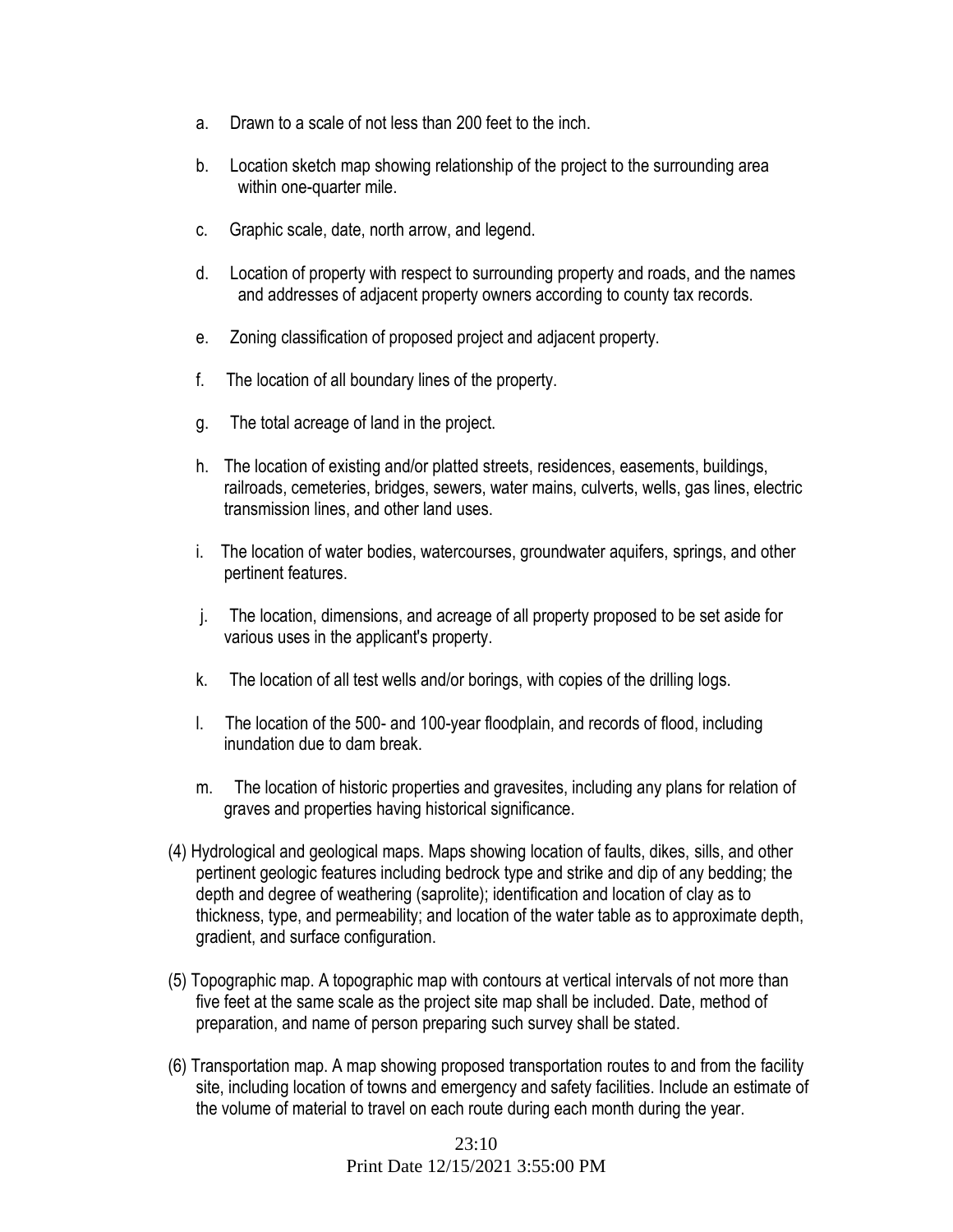- (c) The application shall additionally address the following factors if applicable:
	- (1) Contaminant flow to water table including leachate monitoring, collecting and withdrawal systems; clay and synthetic liners (extra thickness, multiple liners); spill prevention and containment measures; and other engineered barriers.
	- (2) Contaminant movement in groundwater, including groundwater monitoring systems at the site, at engineered barriers, and in the potentially affected area; the need for subsurface "slurry wall" barriers; and monitoring at other groundwater withdrawals in the area.
	- (3) Predictability of contaminant movement, based on preconstruction borings and groundwater modeling.
	- (4) Potential effect on surface waters; planned collection systems for surface water runoff; planned exclusion systems for surface water run-on.
	- (5) Potential effect of aquifers; planned provisions for alternate water supply systems and facilities for immediate pumping and treatment of contaminated water.
	- (6) Potential effect on public water supply; planned runoff collection and treatment provisions for alternate supply systems; the need for planned oversized or redundant treatment capacity, effluent monitoring, and automatic shutdown systems.
	- (7) Possibility of site flooding; planned special facility design, special control dikes, and buffer zone setback in area of standard project flood area.
	- (8) Potential human exposure to treated wastewater, including planned safety procedures, clothing, instruction, and practice for employees.
	- (9) The prevailing wind current direction, the nature and predictability of pollution movement, including planned stack height for incinerators with continuous stack and plume monitoring and recording, until emission levels are predictable; planned segregation of incompatible wastes. This subsection is limited to incineration facilities and those which otherwise emit air pollutants.
	- (10) Potential for noise impact from delivery vehicles, facility operation, including planned limitations on operating hours for high-noise operations.
	- (11) Potential for impact on existing and future economic activity, including predicted negative impact on area property tax base expansion as related to property value and growth.
	- (12) Post-use plans, including bonding, care liability, financial responsibility, and monitoring of community and environmental health.
	- (13) Safety of transportation route, including evacuation and rerouting plans, planned training of emergency fire and medical personnel and local institutional support arrangements;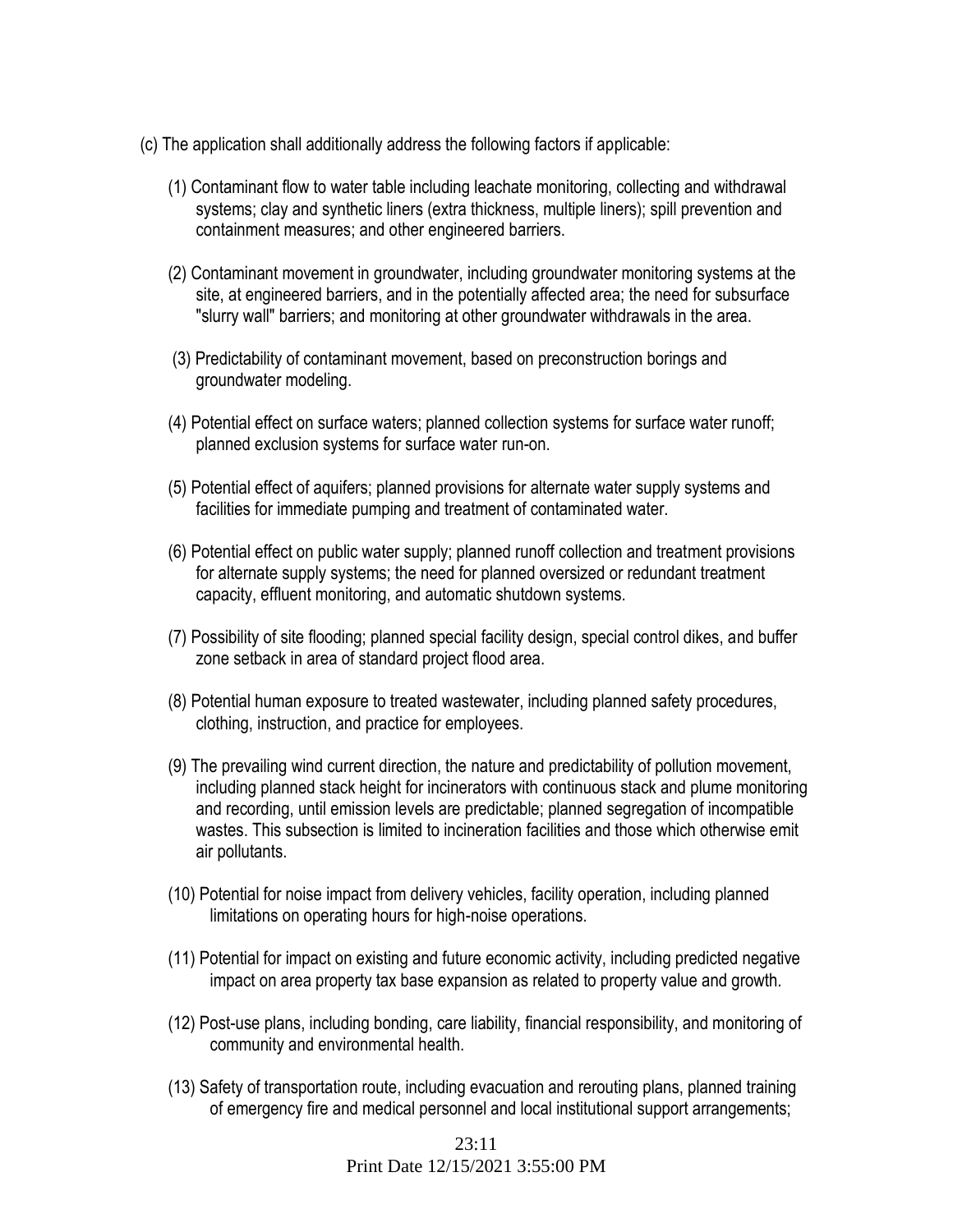planned training and certification of truck drivers and other waste handling personnel and truck safety features.

- (14) Proximity to residential areas or sensitive sites, including planned purchase of buffer zones on adjacent land, reduction in facility size and distance limitation between similar facilities.
- (15) Compatibility with existing land uses, including orientation and layout of site plans, planned buffer zone setback from use area to facility owner's exterior property line, referred to as "minimum interior buffer setback"; planned aesthetic design of facility and landscaping.
- (16) Compatibility with land use plans, if any.
- (17) Potential for seismic activity, including special facility design and evacuation plans to deal with such occurrences.
- (18) Other site-specific factors as requested by the environmental affairs board or its designee.

(Ord. of 9-10-1990, § VI)

## **Sec. 23-52. Application and processing fees.**

- (a) Each application for a permit shall, at the time the application is filed, pay to the county an application fee of a minimum \$150,000.00, no part of which is refundable. The county shall pay from this fee the costs of any needed professional assistance that may be required to evaluate the permit application and amendments, verify its contents, and evaluate the impact of such a permit on the community, public health, and environment. This assistance may include, but shall not be limited to, the assistance of lawyers, biologists, geologists, engineers, accountants, chemists, hydrologists, emergency response, transportation and public health experts, land appraisers and professional testing laboratories. Cost of these services when exceeding the established minimum fee shall be reimbursed to the county by the applicant within 30 days.
- (b) Failure to provide these funds within 30 days of demand therefore shall result in termination of the permit process or cancellation of the permit. The board of commissioners may take legal action against the applicant for any costs incurred beyond the minimum fee up to the point of termination.
- (c) Upon petition by an applicant, the board of commissioners in its discretion may reduce the amount of the application if it finds that special circumstances warrant it. Special circumstances include but are not limited to the size and type of the facility, its proposed location, the types, and quality of waste it proposes to handle, and the overall need for the county to review the application.

(Ord. of 9-10-1990, § VII)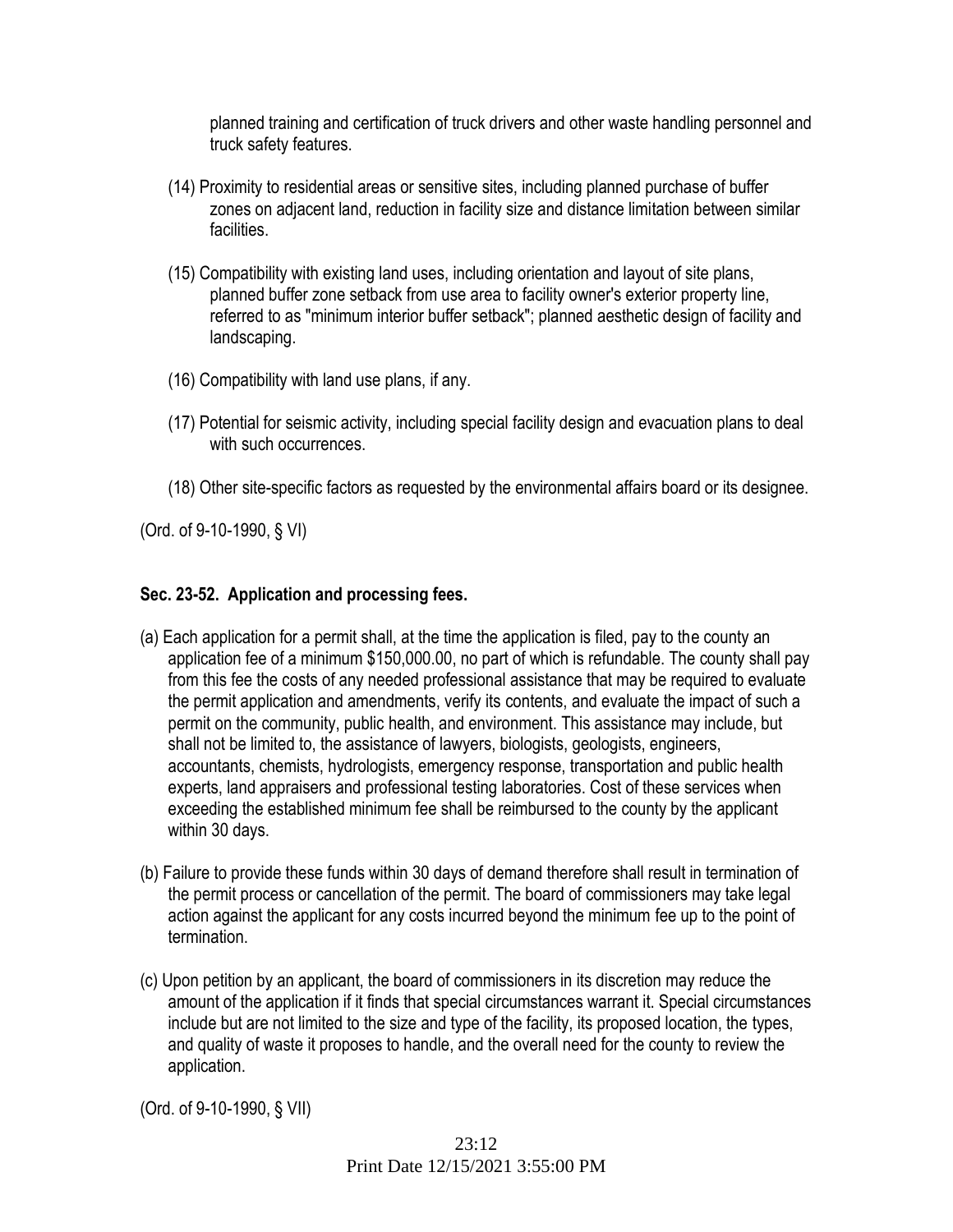### **Sec. 23-53. Application procedures.**

- (a) The permit applicant shall submit to the board of commissioners copies of all information required by federal and state agencies for the facility for which it requests a county permit at the time such information is submitted to the state and federal government except facilities already located in the county. The review procedure shall not begin, nor shall the application be designated as complete until such time as all required data is submitted and the appropriate fees are paid, or suitable arrangements for payment have been approved by the board of commissioners.
- (b) A designee of the board of commissioners shall compile copies of all reports, applications, minutes of the environmental affairs board meetings, reports by consultants and similar materials. These shall be placed in one location with free access by the public and availability of copying any portion or all of any document at cost.
- (c) Within 45 days of the submission of the application, the board of commissioners' designee shall hold a public hearing so that the applicant can present its plans to the environmental affairs board and answer questions regarding the application.
- (d) To be exempted from any section of the application, the applicant shall demonstrate to the satisfaction of the commissioners' designee, after consultation with the environmental affairs board, that the information is not relevant to the safe location, operation, and management of the proposed waste facility; that public health and safety, and the environment will not be threatened; and that special circumstances, such as the cost or feasibility of obtaining the information, otherwise warrant it.
- (e) After the first hearing, the commissioners' designee, after consultation with the environmental affairs board, shall have 60 days in which to determine if the application is complete and shall mail notice of its determination to the applicant. If it is not complete, the applicant will have six months to complete the application. However, the applicant may at the end of the six months make a showing of cause to the board of commissioners and if the board finds that the delay is justified and in good faith, they can grant the applicant a maximum three-month extension.
- (f) Each application shall require an analysis conducted by the county staff and a consultant or consultants selected by the board of commissioners upon the recommendation of the environmental affairs board. The analysis shall be completed within 90 days from the day the application is determined to be complete. In certain instances where the complexity of the application requires more than the usual 90 days, the county staff and/or consultant may request an additional 60 days from the board of commissioners and the proponent has the option of requesting the board of commissioners to extend the analysis period to allow time for responding to staff and/or consultant request for additional information on a completed application.
- (g) The board of commissioners' designee and each consultant shall make reports on the application to the environmental affairs board at their meetings.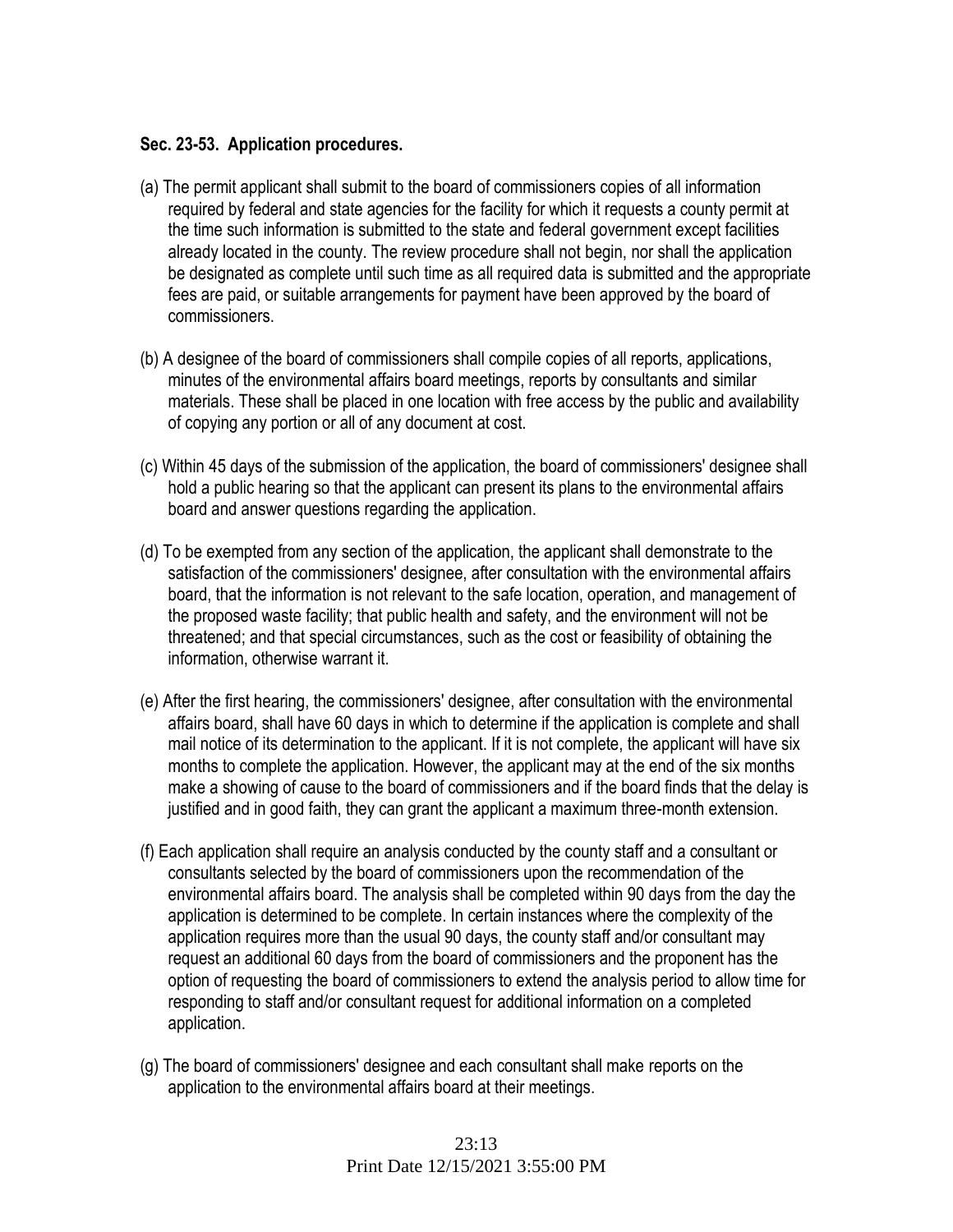- (h) The environmental affairs board shall call a public meeting for public comment on the completed application along with the analysis of county staff and consultants. The purpose of this meeting shall be for public review of the application. The staff shall give notice by regular mail of the time and place of the public meeting to the owner and adjacent property owners as specified on the map. Such notice shall be mailed not less than 14 days prior to the date specified thereon. Notice of a public meeting shall be posted by the applicant on the proposed facility property on each and every street of access not less than 14 days prior to the date specified thereon. Such posted notices shall be at intervals of not greater than 1,500 feet. Notices shall also be placed by the applicant in the county newspaper not less than 14 days prior to the dates specified thereon.
- (i) Within 45 days after receipt of the final analysis, completed application and public comment, the environmental affairs board shall make a recommendation to the board of commissioners at a public meeting whether to accept the application, deny it, or accept it with modifications. This recommendation shall be made to the full board of commissioners; however, before making a recommendation to the board of commissioners to accept the proposal or accept it with modifications, the environmental affairs board shall make the following determinations:
	- (1) That the construction and operation of the facility will not pose an unreasonable health or environmental risk to the surrounding locality.
	- (2) That the applicant or facility operator has the capability and financial resources to construct, operate and maintain the facility, including site closure and post-closure care.
	- (3) That the applicant or operator has taken or consented in writing to take any and all reasonable measures to comply with applicable federal, state, and local regulations and ordinances.
	- (4) That the applicant's plan represents the best available technology for handling the waste for which the applicant will be permitted and that the applicant has demonstrated that it will employ the best management practices in handling the waste at the proposed facility.
	- (5) That the environmental impact statement required in section 23-54 is complete.
- (j) At its next scheduled meeting, the board of commissioners shall make its decision to grant the permit, deny it, or grant it with specified conditions. The board of commissioners may in its discretion condition the permit on any aspect of its construction and operation.
- (k) A permit shall be valid for no more than 18 months from the date it is granted by the board of commissioners unless the applicant begins construction of the facility prior to the expiration of the permit and continues to operate the facility according to specified conditions. If a permit becomes invalid and the application is unchanged from when the permit was granted, it shall follow the procedure of section 23-51 and the filing fee of section 23-50.

(Ord. of 9-10-1990, § VIII)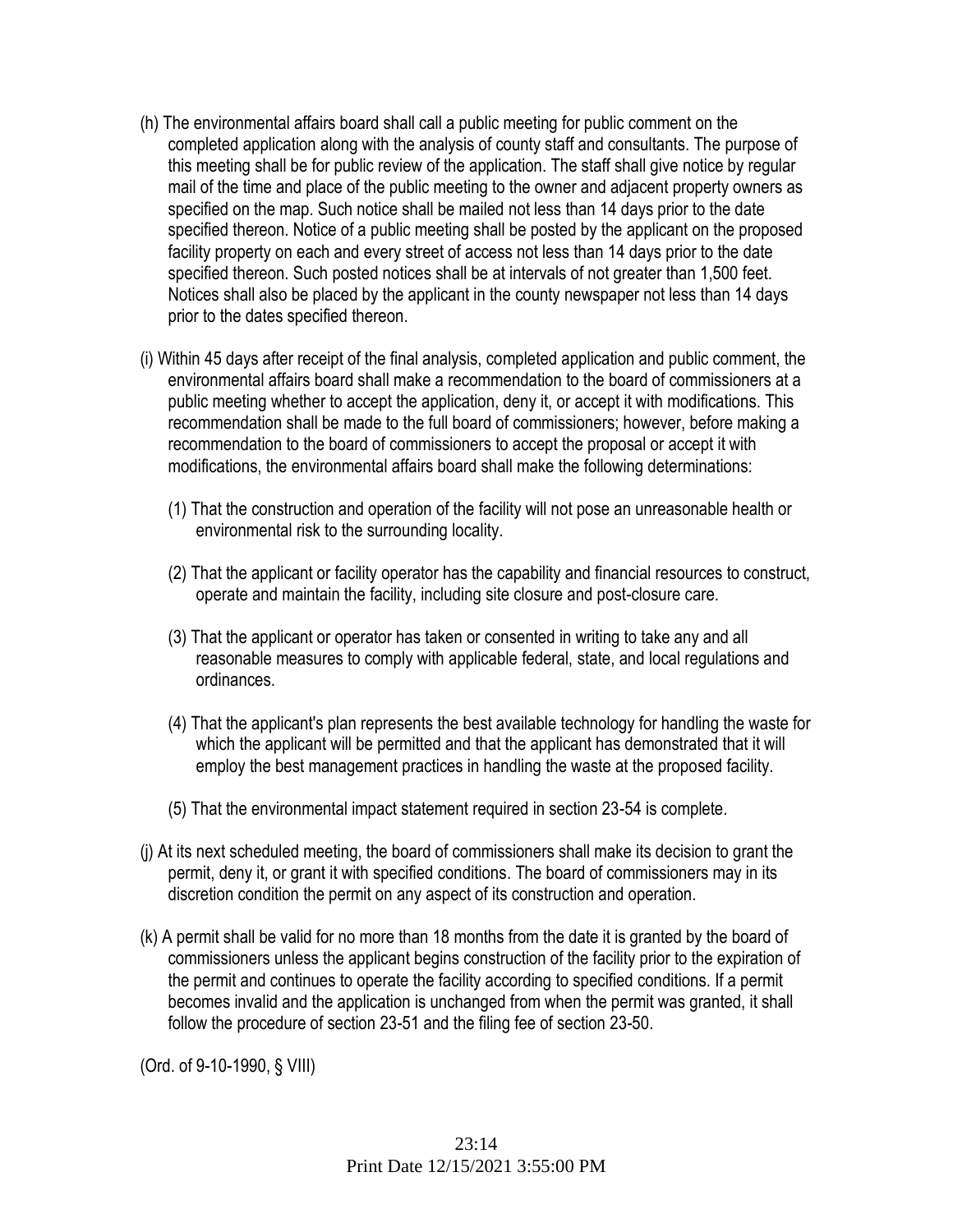#### **Sec. 23-54. Environmental impact statement required.**

- (a) Pursuant to G.S. 113A-8, the applicant for a permit under this division is further required to submit detailed statements, as defined in G.S. 113A-4(2), of the impact of such projects. These statements shall be part of an environmental impact statement (EIS) and no permit under this division shall be granted until the environmental impact statement is deemed a sufficient statement by the board of commissioners upon advice of the environmental affairs board.
- (b) In addition to the permit application described in each ordinance, the permit applicant shall submit to the environmental affairs board a proposed scope of the environmental impact statement to include specific issues relating to the following:
	- (1) The environmental impact of the proposed action;
	- (2) Any significant adverse environmental effects which cannot be avoided should the proposal be implemented;
	- (3) Mitigation measures proposed to minimize the impact;
	- (4) Alternatives to the proposed actions;
	- (5) The relationship between the short-term uses of the environment involved in the proposed action and the maintenance and enhancement of long-term productivity;
	- (6) Any irreversible and irretrievable environmental changes which would be involved in the proposed action should it be implemented; and
	- (7) Other requirements for an environmental impact statement under G.S. 113A-4 and 1 NCAC 25.0107 et seq.
- (c) The environmental affairs board shall hold a public hearing upon the scope of the environmental impact statement and then make the determination what issues relating to the factors above shall be included in the environmental impact statement. The environmental affairs board shall act as in an advisory role to the applicant during the preparation of the environmental impact statement. Following the completion of a draft environmental impact statement, the environmental affairs board shall hold a public hearing to solicit public comments regarding the sufficiency of the document. This hearing may be held simultaneously with the hearing regarding the completed application. The draft environmental impact statement shall also be submitted to the state clearinghouse for review and comment following the process outlined in 1 NCAC 25.0801 et seq. The comments by the public and agencies and the response by the applicant to the comments shall become part of the environmental impact statement. After consideration of the public and agency comments and the applicant's response, the environmental affairs board shall make a recommendation to the board of commissioners that it accept the document as complete.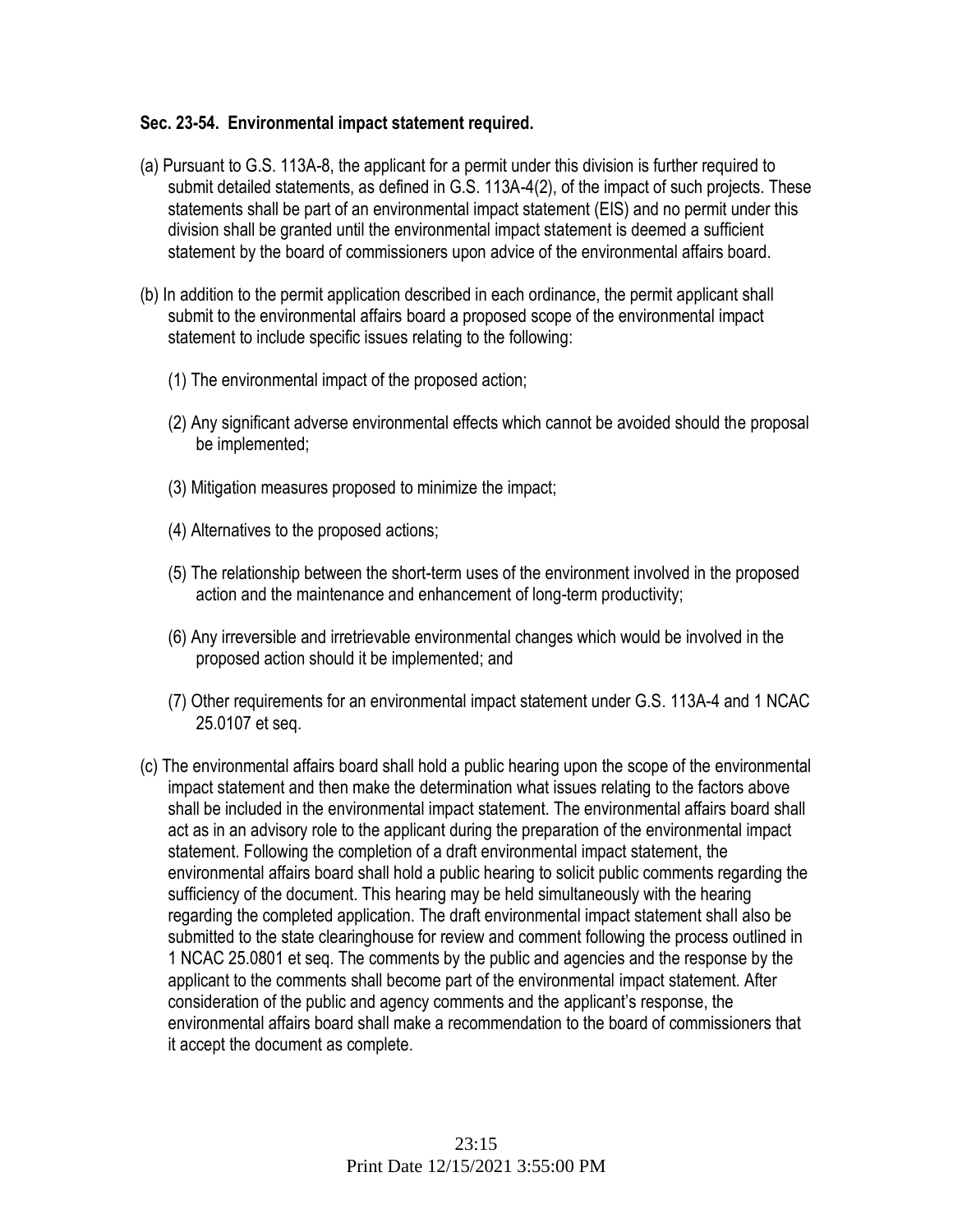(d) The board of commissioners shall use the environmental impact statement, along with the permit application, in determining whether to accept, deny, or accept with modifications a permit under this division.

(Ord. of 9-10-1990, § IX)

#### **Sec. 23-55. Siting criteria and permit conditions.**

- (a) No permit for a low-level radioactive waste facility shall be granted until the applicant has met all siting criteria set forth by the G.S. 104E, and G.S. 104G, as amended, plus all criteria promulgated by the state low-level radioactive waste management authority and the state radiation protection commission in effect at the time of the application.
- (b) No permit for a hazardous waste facility shall be granted until the applicant has met all siting criteria set forth in G.S. 130A, any amendments hereafter enacted, and rules promulgated by the state health services commission. Additionally, if it is a facility sited under G.S. 130B, the facility shall fully comply with all criteria promulgated by the state hazardous waste management commission, and those set forth in G.S. 130B-11 as amended which may be in effect at the time of the application of the permit.
- (c) The site shall be accessible to the interstate highway system by a highway having not less than two travel lanes in each direction, i.e., a four-lane highway.
- (d) A site shall not be located in or on wetlands, sandy soils, existing state or national parks or forests, existing historical sites, existing wildlife refuges, or the Pinehurst aquifer.
- (e) A site shall not be located in or on land, which a fish hatchery is located, Indian reservations, or federal military reservations.
- (f) No waste facility shall be located within ten miles of a public water supply, school, hospital, nursing home, or other waste facility.
- (g) All hazardous and low-level radioactive wastes disposed of or placed into long-term storage shall be retrievable and identifiable using best management practice.
- (h) Mixed wastes, i.e., those wastes, which are both hazardous and radioactive, shall not be handled, treated, stored, or disposed of at the same facility or adjoining facilities.
- (i) The operator of the facility shall submit to the board of commissioners or its designee copies of all reports and documents which it is required to submit concerning the facility to the state department of environment, health and natural resources or any division therein, the United States Environmental Protection Agency, and any other state and federal agency.
- (j) Based upon its review of the facility's operations, the board of commissioners or its designee may limit the amounts and types of waste entering the proposed site, may limit or restrict types of treatment, handling and/or disposal activities or may require additional treatment or handling of the waste before entering, leaving, or being disposed of on the site.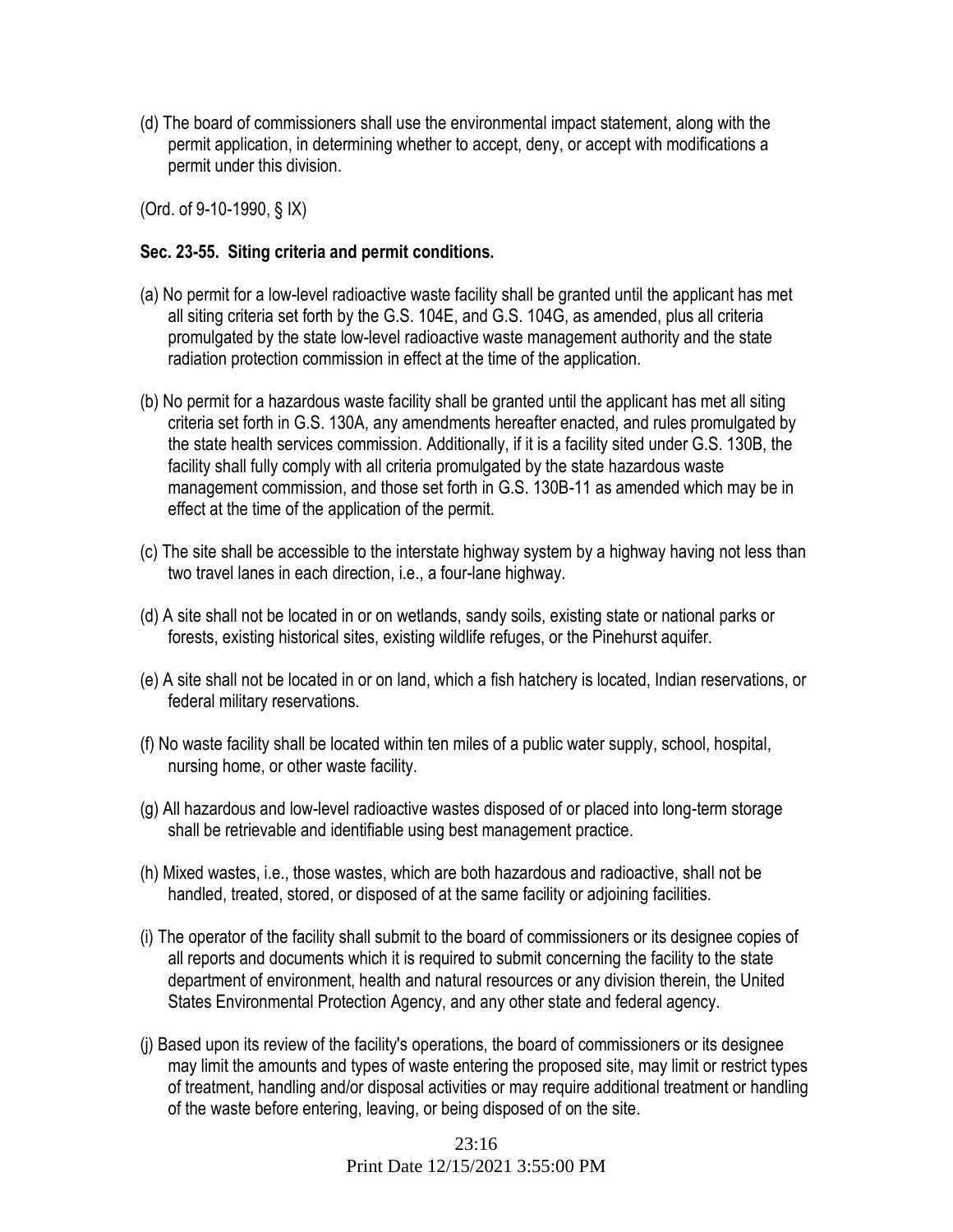- (k) No activity shall be allowed in the buffer zone, which shall be either owned or lease-controlled by the applicant for the useful life of the facility, including closure and post-closure care.
- (l) The soil under and within 75 feet of any storage, handling, treatment, or disposal of wastes, as well as approaching paved areas leading to the facility, shall not have a percolation rate in excess of 3.5 by 10.4 centimeters per second.

(Ord. of 9-10-1990, § X)

### **Sec. 23-56. Monitoring and safety.**

- (a) Purpose. The purpose of this section is to supplement and complement the monitoring and safety activities of the federal and state governments. The board of commissioners recognizes the primary responsibility of the federal and state governments in this area. However, it also recognizes that appropriations and manpower to fulfill this responsibility have often been inadequate, and that county responsibility is therefore necessary and lawful for protection of life, health, property, and environment. The duties described in this section shall begin upon receipt of a permit.
- (b) Duties and powers of department. The county health, inspection, and emergency management departments or whoever else the board of commissioners designates, hereafter referred to as the "department," shall have the following duties and powers:
	- (1) To monitor the air, surface water, and ground water during the operation of the facility.
	- (2) To monitor soil, plant, microbial, viral, and animal samples during the operation of the facility.
	- (3) To conduct human health surveys and monitoring in the area around the facility, including statistical surveys, blood samples, and other surveys which may be necessary to determine the effect of exposure to trace any accidental discharges of hazardous or lowlevel radioactive wastes or materials.
	- (4) To verify the content of shipments and storage of hazardous and/or low-level radioactive waste against shipping manifests and other records.
	- (5) To inspect the interiors of structures located on the waste facility site for hazardous, unhealthy, or otherwise unlawful conditions.
	- (6) To inspect and take samples within the site boundaries of any waste facility in the county.
	- (7) To verify, by laboratory analysis, that samples taken by facility operators are in fact what they are claimed to be, and to check the accuracy of any laboratory facilities within the county which regularly test hazardous or low-level radioactive waste samples.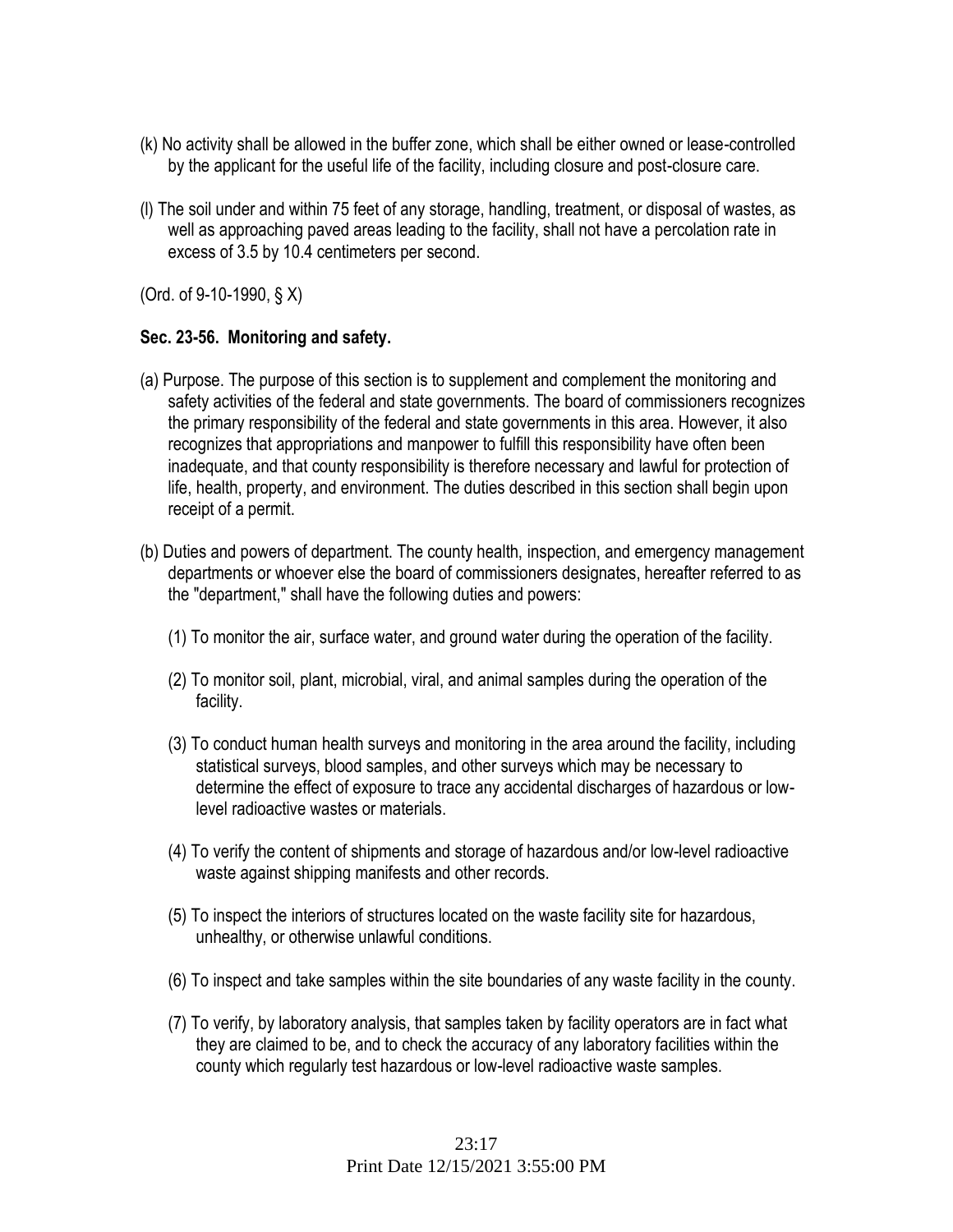- (8) To prepare an emergency response plan and prepare adequate emergency medical equipment and personnel to handle emergencies arising out of the transportation, storage, treatment, or disposal of hazardous or low-level waste in the county, to the extent that such measures are not otherwise undertaken by the facility operator or the state and federal governments.
- (9) To monitor traffic flows in conjunction with the department of transportation near facilities to minimize traffic disruption and accidents, with special consideration for the routing of school buses and the safety of the county's school children.
- (10) To require any shipment of waste to be temporarily stored on the facility site while laboratory analysis is being performed. This waste may not be otherwise handled, treated, or disposed of until the laboratory analysis is complete, and the department verifies in writing to the site manager that the shipment may be processed.
- (11) To perform such other duties as the board of commissioners or environmental affairs board may find necessary from time to time to safeguard the public health and welfare.
- (c) Authorization of designated department. In order to carry out the duties specified above, the department is authorized to do the following:
	- (1) Immediately upon issuance of the first permit in the county, the department may hire or designate an individual or individuals trained to identify unsafe, unsanitary, or otherwise hazardous conditions in waste facility structures. This building inspector is charged with making periodic inspections for such unsafe, unsanitary, or otherwise hazardous and unlawful conditions during the construction and/or operation of any and all hazardous and/or low-level radioactive waste management facilities in the county. The building inspector shall also make unannounced inspections, by presenting his credentials at a reasonable hour, when he has reason to believe that hazardous or unlawful conditions may exist anywhere in such a structure.
	- (2) Immediately upon issuance of the first permit in the county, the department may hire or designate persons capable of performing a background health study on the people of the county. The department shall present a plan to the environmental affairs board for monitoring the people of the county in order that health effects of any hazardous waste management facility in the county could be detected sufficiently early in their development and in order that appropriate legal action could be taken. The environmental affairs board shall recommend to the board of commissioners the plan for this task within six months, and the board of commissioners shall have one month thereafter to approve the plan and hire the appropriate services.
	- (3) The department may hire or designate a chemist or other person qualified to sample wastes at the gate to the facility and to visually inspect the truck, the manifest forms and/or other documentation and a copy of the certificate of need and the condition of the waste before the waste enters the facility. The board of commissioners shall provide contract lab services sufficient to analyze such within a four-day period from the time of sample collection.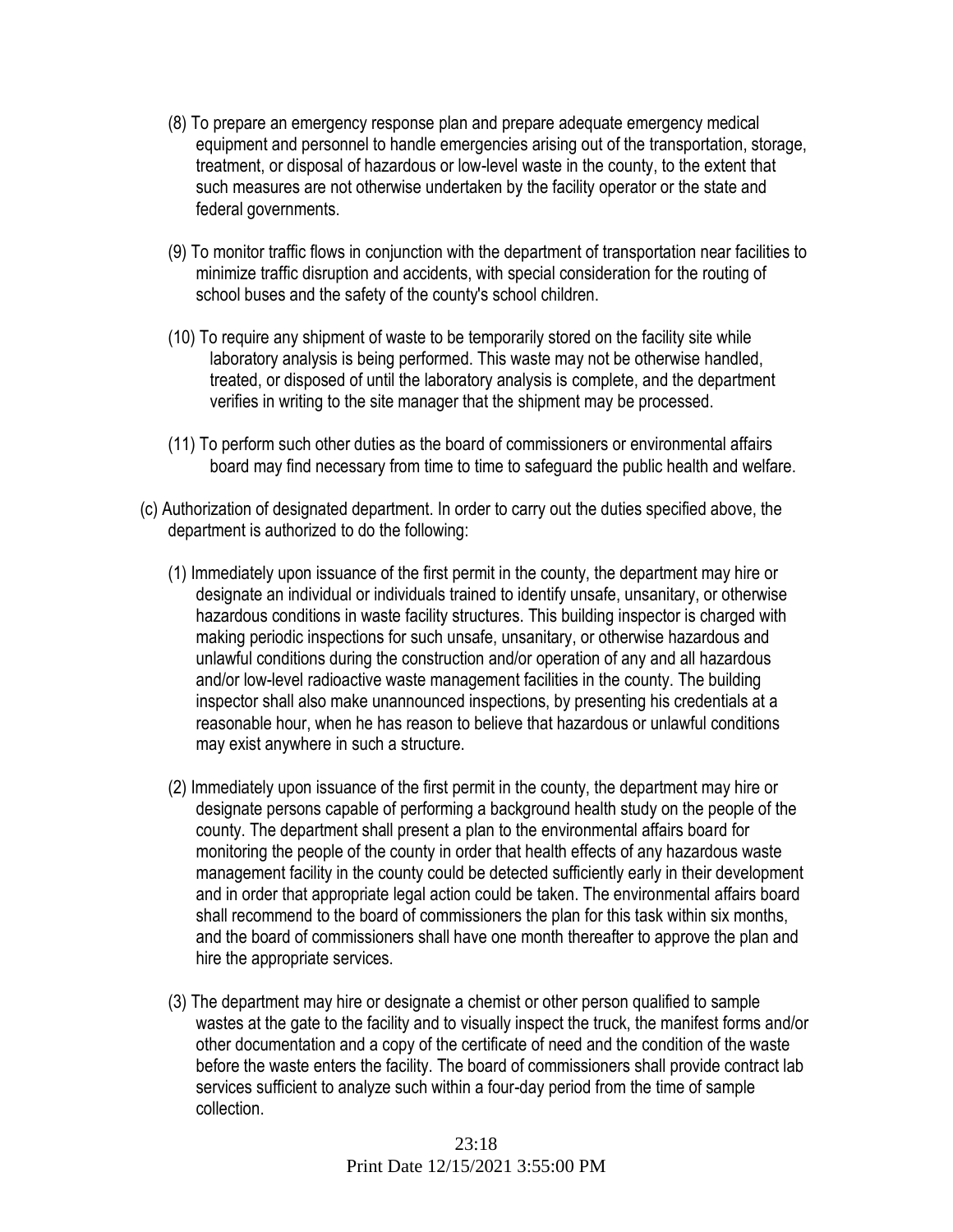- (4) The department may hire or designate an individual or individuals trained to safely handle and sample hazardous waste and wastes and also to collect and safely handle and transport environmental samples for site monitoring and also for environmental monitoring off-site. This person shall make regular announced and unannounced inspections, by presenting his credentials at a reasonable hour, for the purpose of collecting such samples as the department, following the recommendations of the environmental affairs board shall deem necessary to adequately monitor the site.
- (5) The department is authorized to hire or designate an emergency medical technician who shall be fully trained to deal with emergency medical situations arising out of the operation of the waste facilities and transportation of waste to and from such facilities.
- (6) The department is authorized to require from the facility operator a list of trained emergency personnel at the facility, particularly persons trained in emergency response to spills or discharges of hazardous or low-level radioactive wastes.
- (7) The department is authorized to request administrative support from the county, including secretarial time, paper, telephone time, copying, and other support as may be necessary to carry out these functions through the county manager.
- (8) The department is authorized to purchase such equipment as may be necessary to carry out the monitoring and emergency preparedness duties of this section.
- (9) The department is authorized to prepare and disseminate educational materials and consult with adjoining landowners to the facility, farmers, schools, and other groups, which may be affected concerning health effects of hazardous and low-level radioactive waste.
- (10) The department is authorized to carry out such other duties as it or the environmental affairs board may find necessary from time to time to insure the public health, safety, and welfare*.*
- (d) Finance director to report defaults. The county finance officer is directed to see that applicants and permit holders furnish bonding, insurance, and other bonds required by this division and properly report defaults to the county commissioners.
- (e) County attorney's duties. The county attorney is directed to provide legal advice, drafting, and other assistance as needed by the county or any agency of it to enforce this division.
- (f) Board of commissioners to direct monitoring. The board of commissioners shall direct responsible officials of the county to undertake such other monitoring and safety actions as may be required by this and other sections of this division.

(Ord. of 9-10-1990, § XI)

### **Sec. 23-57. Certificate of need required.**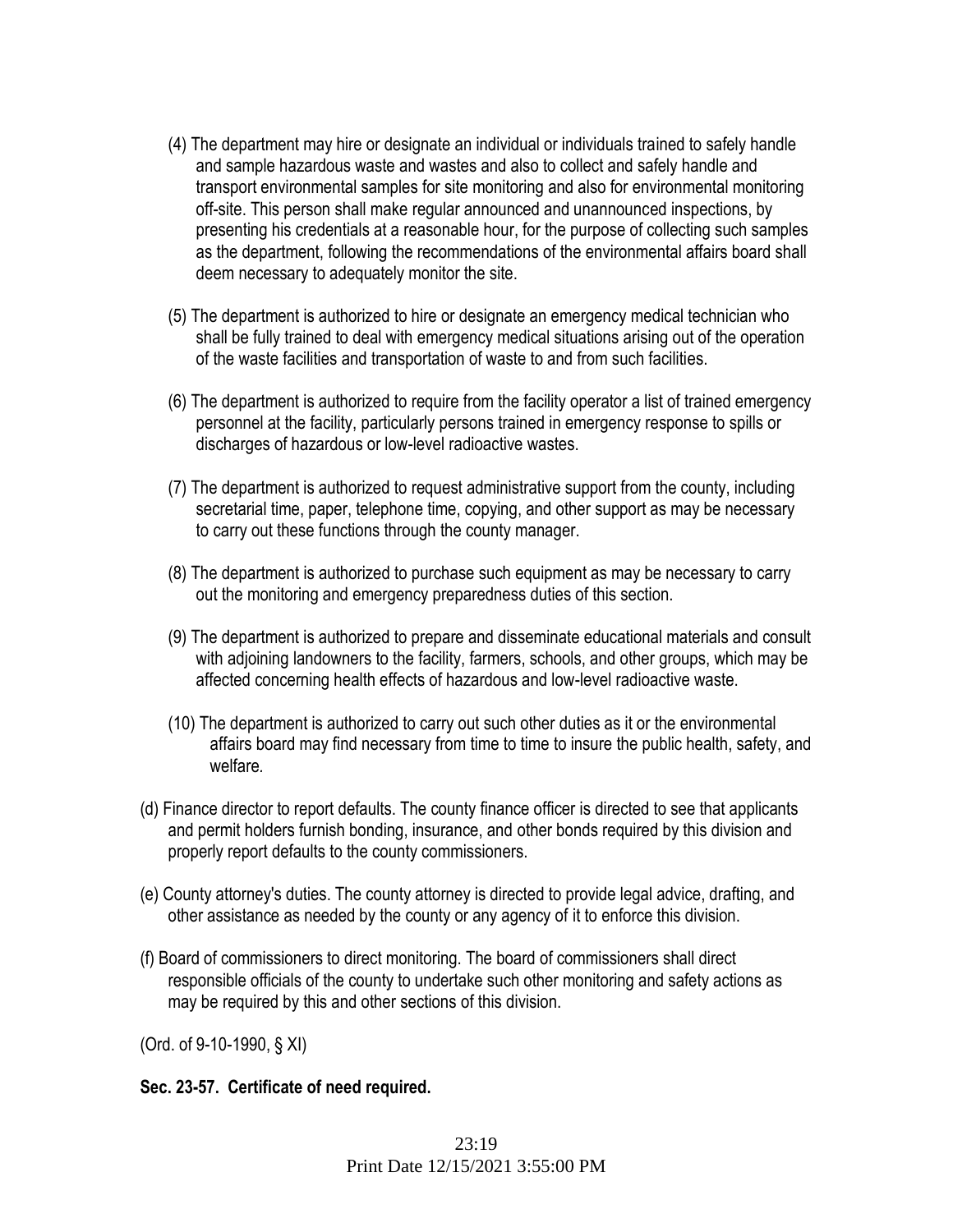- (a) All persons who operate facilities to handle, treat, transfer, store or dispose of solid, medical, hazardous, or low-level radioactive waste in the county, other than on-site storage and/or treatment at the point of generation, shall provide the environmental affairs board or its designee a certificate of need for each shipment of waste.
- (b) This certificate of need shall detail the generator's effort to reuse, recycle, reduce in volume, detoxify, neutralize, incinerate, or appropriately dispose of the waste at the point of generation, or subsequent efforts at some other waste management facility before shipment to the county or within the county to such facilities. Such persons must also specify how treatment, handling, storage, or disposal in the county employs best available technology for the disposal of such waste. The certificate must also include information regarding the condition and contents of the shipment, and proper visible labeling of the wastes on the vehicle before the shipment enters the county.
- (c) This certificate of need shall be on file with the county along with a copy of the approval by the environmental affairs board or its designee prior to shipment to the county or within the county to such facilities.
- (d) If the environmental affairs board finds by majority vote that the shipment of waste does not conform to the waste management practices for which the county facility is permitted, the environmental affairs board is empowered to deny the shipment admittance to the facility. The facility operator may request a hearing before the board of commissioners to challenge the board's decision. The board of commissioners shall schedule a public hearing within ten days to hear such challenge. The facility operator shall have the burden of proof in any such hearing.

(Ord. of 9-10-1990, § XII)

### **Sec. 23-58. Update of best management practices.**

- (a) The environmental affairs board shall perform all duties designated in this division and shall keep abreast of developments in waste management technology and practices.
- (b) If the environmental affairs board discovers a new management practice, not currently in use at facilities within the county covered by this division, which could be employed to recycle, reuse, neutralize, detoxify, incinerate, or reduce the volume of hazardous or low-level radioactive waste generated, stored, disposed, or transferred in the county, it shall prepare a report to that effect. The environmental affairs board shall include in the report a summary of the benefits and costs of the practice, the wastes affected by the practice, and a proposal for implementing it at facilities within the county. It shall then submit the report to all affected facility operators within the county. The facility operator shall reply in writing to the environmental affairs board within 45 days, specifying plans to implement the practice, or reasons why the facility operator believes the practice should not be implemented.
- (c) If after the exchange of reports, the environmental affairs board, by majority vote, finds that the practice should be implemented at facilities in the county, it shall prepare a report and order to that effect and submit them to the board of commissioners. The board of commissioners shall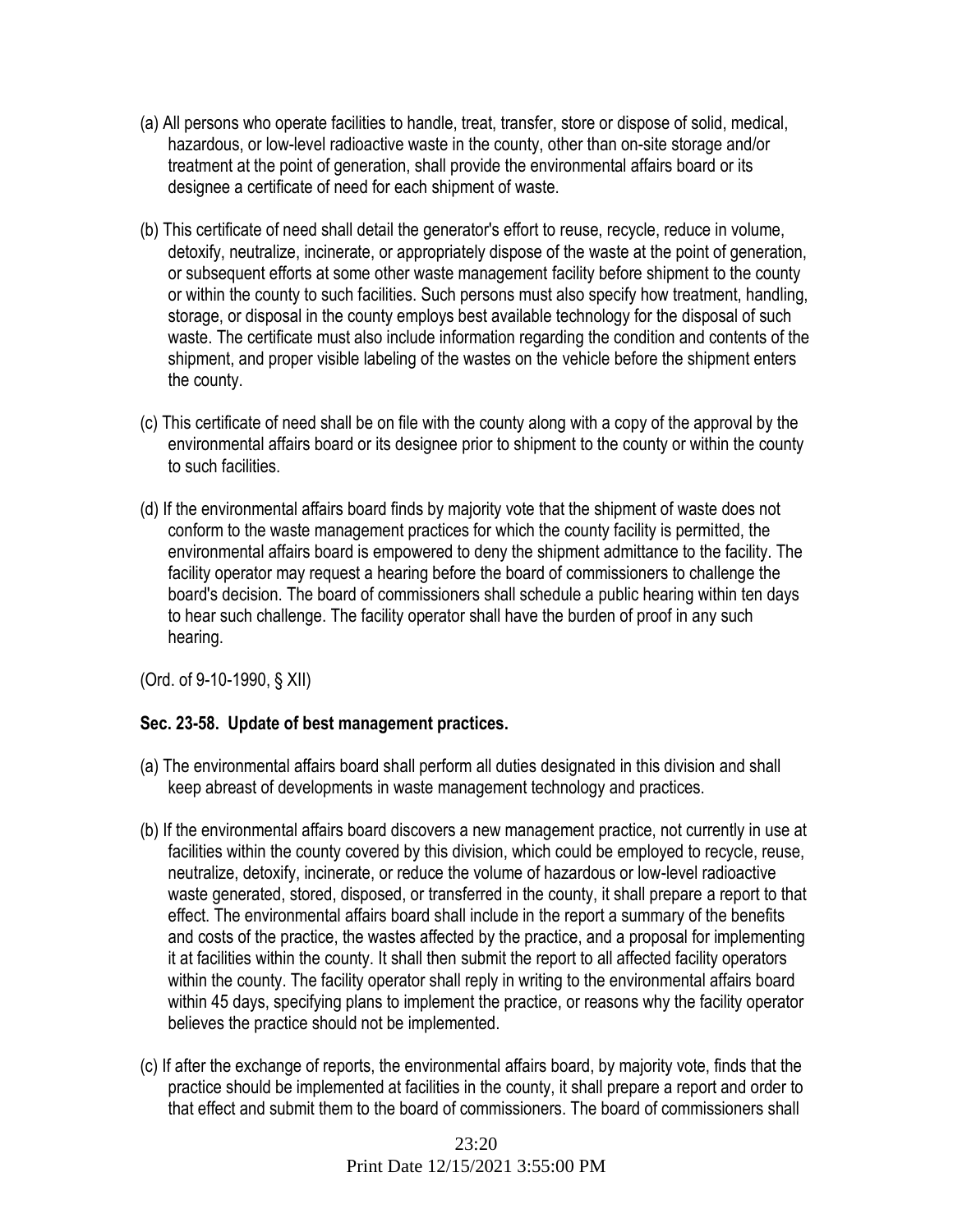approve and publish the order, which shall be effective as an amendment to the permit. The facility operator may appeal the order within 30 days, by so requesting in writing to the county commissioners. The board of commissioners shall announce a public hearing within 30 days thereafter at which the environmental affairs board and the facility operator shall present their cases, and at which the facility operator shall be assigned the burden of proof. The board of commissioners shall then either reaffirm the order or remit the matter to the environmental affairs board for further study.

(Ord. of 9-10-1990, § XIII)

## **Sec. 23-59. Privilege license tax.**

- (a) A privilege license tax will be required and paid annually in conformity with G.S. 153A and 153A-152.1. The privilege license tax will be in direct proportion to the costs incurred by the county to monitor the facility to ensure compliance with the regulations contained in this division and the amount necessary to prepare the county to respond to emergencies which may result from the operation of the facility. This fee will be calculated during the application fee process and updated annually.
- (b) The board of commissioners finds that the following costs are associated with waste facilities and their operations; the county is not otherwise compensated for such costs; and that such costs shall therefore properly be assessed under G.S. 153A-152.1(a) to the facility operator:
	- (1) Emergency service needs, to include:
		- a. The acquisition of special emergency equipment for dealing with hazardous and lowlevel radioactive substances, to include protective clothing, detoxification equipment, breath apparatus, collection apparatus, alarm systems, direct telephone or radio connection equipment, special medical vehicles, and other such equipment as the county may reasonably require.
		- b. The cost of necessary maintenance and replacement of equipment as described in subsection (b)(1)a of this section.
		- c. The cost of preparing, testing, disseminating, and implementing both on-site and offsite emergency evacuation plans, the cost of keeping such plans current, and the cost of carrying them out should the need arise.
		- d. The cost of initial training for the county's emergency response personnel, to include psychological preparedness training, to deal with emergency situations involving hazardous or low-level radioactive waste, and the cost of expanding such training as necessary.
		- e. The cost of updating such training as described in subsection (b)(1)d of this section from time to time, and the cost of training new personnel.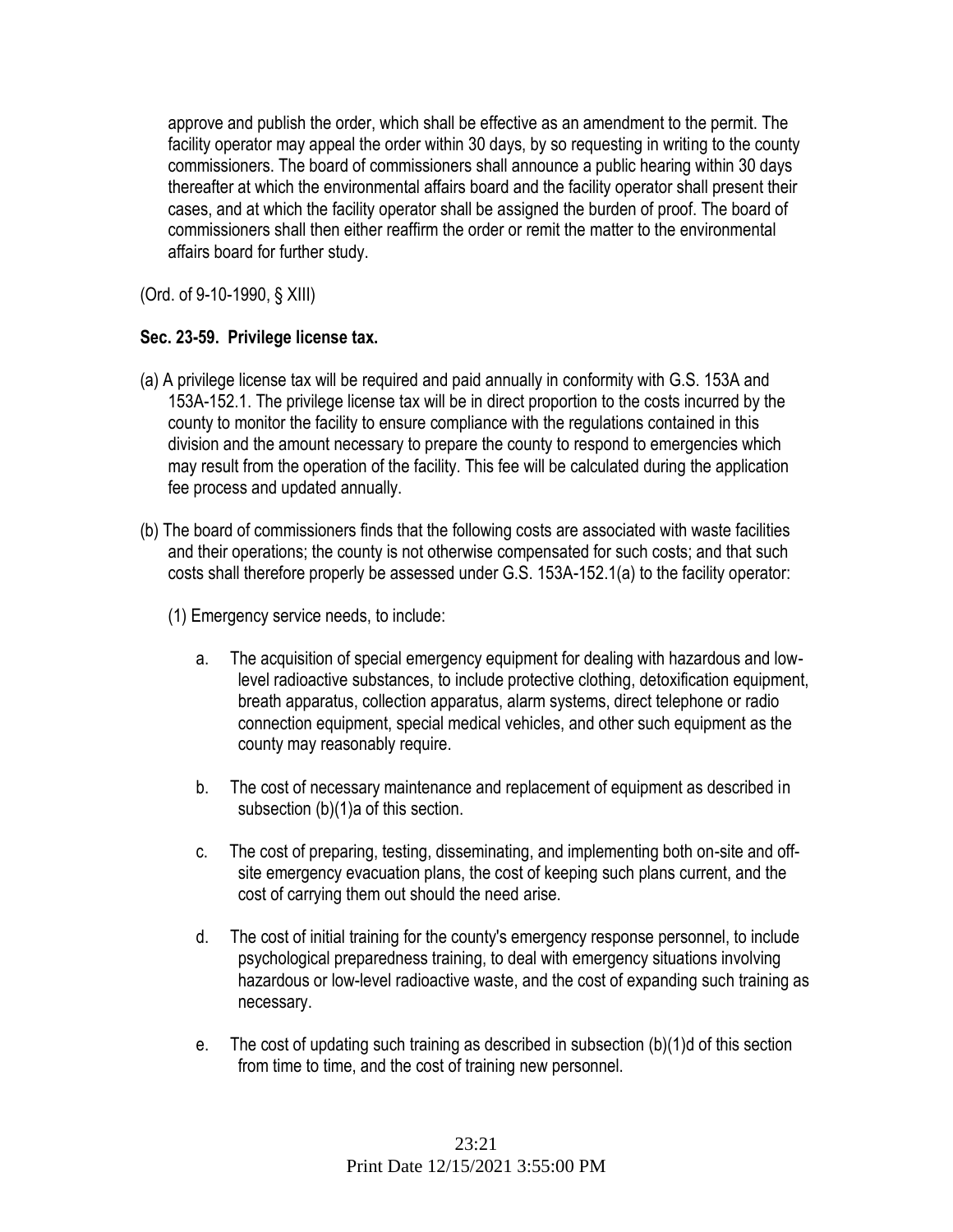- f. Additional costs to the county's hospitals and clinics as a result of the need for special emergency units at those hospitals and clinics to handle hazardous and low-level radioactive waste emergencies.
- g. An additional amount to purchase insurance to cover the costs of emergencies caused by accidents involving the transportation of hazardous or low-level radioactive waste to or from such facilities, for accidents occurring between the site boundary and the county line.
- h. An additional amount to purchase insurance to cover the costs of emergency services required to handle emergencies caused by the waste facility during closure and post-closure care.
- i. The cost of other emergency services and preparedness which shall be required from time to time.

(2) Monitoring functions, to include:

- a. Salaries of county personnel and contracted services needed to carry out any of such monitoring functions.
- b. Administrative support costs which are reasonably necessary to fulfill the duties of the county monitoring personnel, to include office supplies, secretarial time, maintenance of a public document room, and other costs.
- c. The costs of training inspection and monitoring personnel and of updating such training from time to time.
- d. Costs incurred in hiring consultants and other persons to assist the county in monitoring.
- e. An additional sum, to be established by the board of commissioners after consulting with the facility operator, for maintaining monitoring of the environment and human health effects throughout the operation of the facility, including post-closure care. This money shall be placed into a nonreverting fund, with interest to accrue to the fund, which shall be managed by the county finance officer, who shall give an annual accounting of the fund to the board of commissioners.
- f. Other reasonable costs of monitoring as may be necessary.

(3) Other costs, to include but not limited to:

a. Public information costs. The location of a waste facility is a matter of which the public should be completely informed and concerning which the public should have ready access to the relevant information. Therefore, the following costs shall be assessed to the facility operator: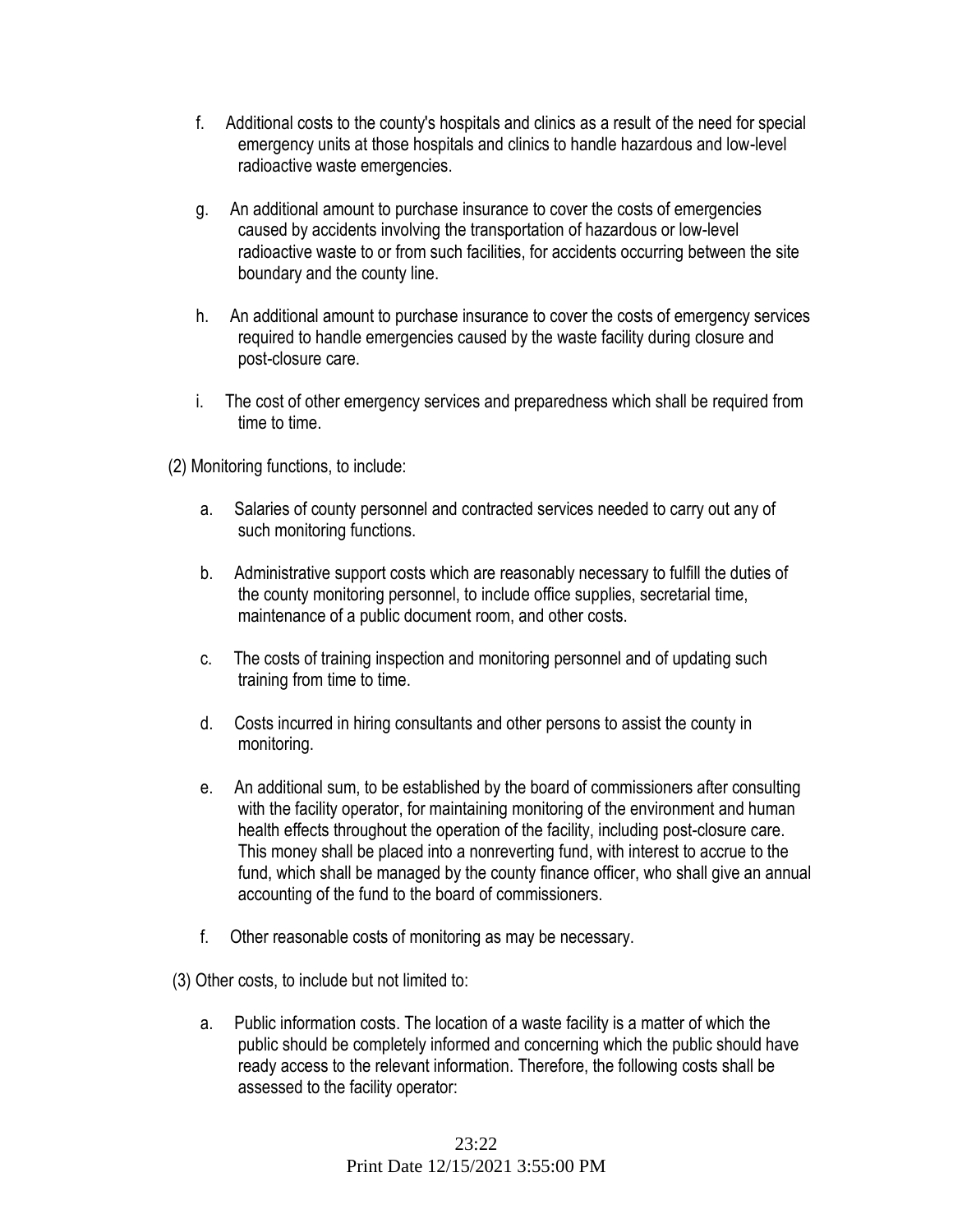- 1. The cost of advising adjoining landowners as to their legal rights with respect to the facility, and as to health precautions.
- 2. The costs of advising farmers in the surrounding area as to precautionary measures for their livestock and crops in the event of accidents or spills.
- 3. The costs incurred to the extent not already provided for by county or school budgets in presenting instructional materials to county school children, on the facility, its potential hazards, and emergency preparedness.
- 4. The costs incurred by the county health department in disseminating information concerning the facility and its effect on the public health.
- b. To the extent that the county is not otherwise compensated by the federal or state governments, costs incurred in improving or maintaining existing roads and rights-ofway, acquiring new rights-of-way, and constructing access roads, building parking areas, erecting warning signs, or signals, and other such expenses as the county may demonstrate are associated with the facility and the increased traffic associated with it
- c. To the extent that the operation of the facility or off-site contamination from the facility, regardless of negligence on the part of the facility operator, reduces ad valorem revenues to the County, the loss to the county shall be compensated by the facility operator.
- d. The cost to the county of an annual review of this division and other laws and regulations in the field of waste management.
- e. The cost to the county of reasonable legal representation and attorney's fees in all cases arising out of the operation of the facilities in the county, or arising out of challenges to this division, provided that:
	- 1. The county is the prevailing party; or
	- 2. The county has had substantial justification for its position and has not litigated vexatiously.
- f. The costs to the county of arranging suitable bonding or insurance or other financial security arrangements to cover the costs arising out of the location of facilities within the county.
- g. Other costs the county may incur, and which the county may demonstrate are associated with the operation of the facility, and for which the county is not otherwise compensated.
- (c) The privilege license tax shall be calculated as follows: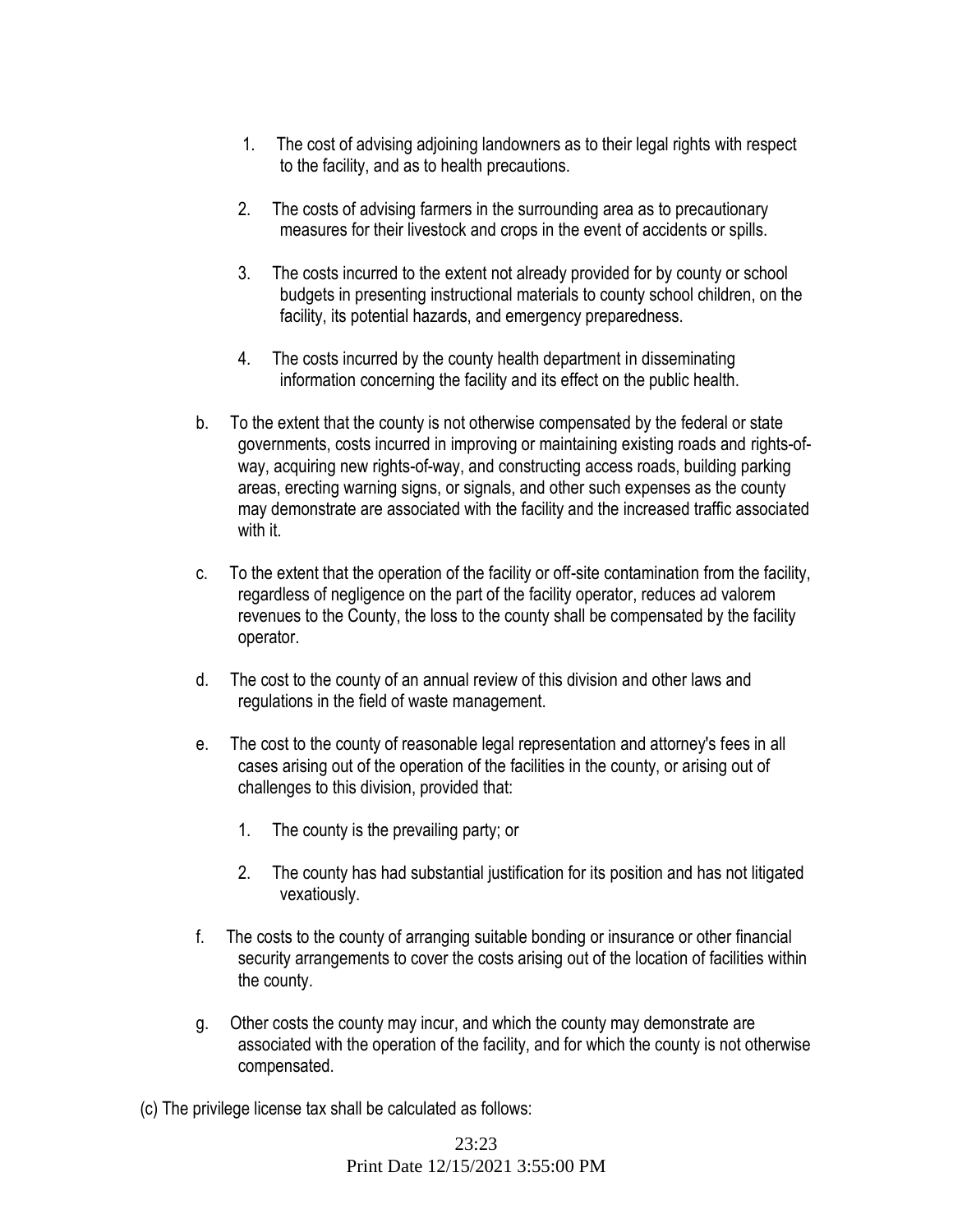- (1) Annual levy. There shall be levied and paid in advance an annual tax to pay all above stated expenses. The annual tax shall be estimated for the first year of operation and paid in advance before operations begin. Thereafter the annual tax shall be calculated by adding together all of the above enumerated expenses for the past year and estimated additional expenses anticipated in the next year. At the end of each tax year any amount over or under the actual cost incurred will be adjusted in the second year's tax. The taxpayer will be credited with excess and shall pay any deficiency within 30 days at the end of the year.
- (2) Due date. Each annual payment is due and payable on each anniversary of the first payment.
- (3) More than one facility. If there is more than waste facility in the county subject to this division, the total tax for each facility shall be prorated among the various facility operators according to the percentage of the gross receipts for the wastes each operator has handled, treated, stored, or disposed of in the county for that calendar year.
- (4) Negotiation. Should the facility operator have reason to believe that this privilege license tax would prohibit or have the effect of prohibiting the operation or continued operation of the facility, he shall specify in writing in a report to the environmental affairs board, setting forth the grounds for such belief with particularity, and stating the level of tax which would enable such operation. The environmental affairs board is empowered to negotiate the total tax, provided that:
	- a. All such negotiations shall include at least one public meeting;
	- b. Any decision be reported in writing to the county commissioners, with the reason therefor; and
	- c. Such agreement must be approved by the board of commissioners before becoming final.

(Ord. of 9-10-1990, § XIV)

### **Sec. 23-60. Waste clean-up fund additional privilege tax.**

- (a) Purpose. The purpose of this section is to establish an emergency response fund, to be funded by an additional privilege license tax, particularly for individual accidents, and other costs arising out of the location and operation of waste facilities in the county. The board of commissioners finds the establishment of this fund necessary, in order to:
	- (1) Protect the health and welfare of the public;
	- (2) Provide for the safe and effective operation, management, and operation of waste facilities; and
	- (3) Provide for costs resulting from inefficient clean-up of past accidents and closed waste facilities.

#### 23:24 Print Date 12/15/2021 3:55:00 PM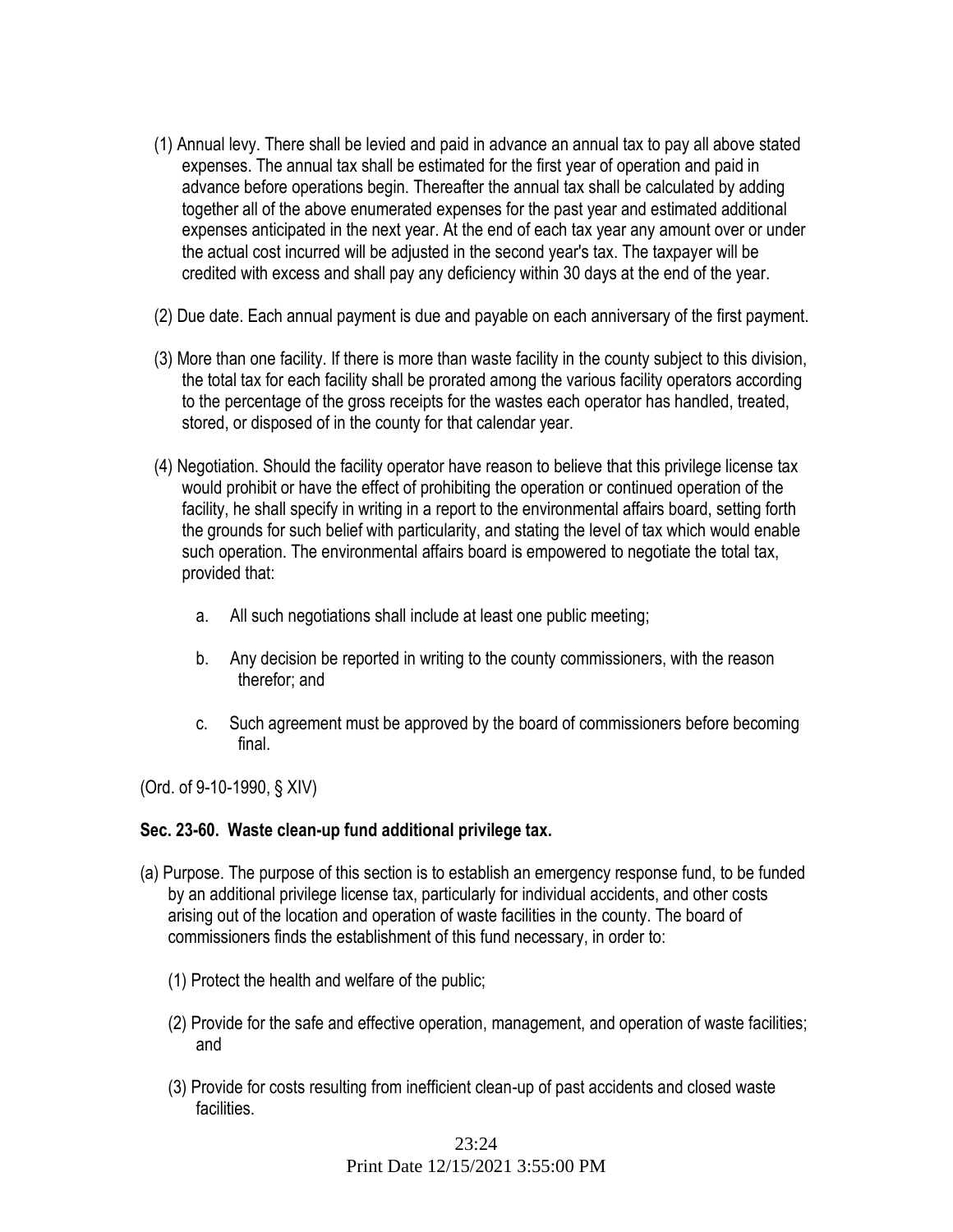The board of commissioners recognizes the benefit of speedy clean-up, manifest in monetary savings, and in the prevention of permanent damage to life and property. The board of commissioners also recognizes that the clean-up fund established under G.S. 130-166.19A only covers on-site clean-up and care, and that the federal response fund established under the Comprehensive Emergency Response, Compensation and Liability Act, P.L. 96-150, 42 USC 9601 et seq. is inadequate to ensure speedy and adequate compensation, particularly for damages to individuals.

- (b) Establishment of fund. There is hereby established, pursuant to the authority vested in the county commissioners by the General Statutes, a special waste clean-up fund, to be disbursed liberally and speedily upon notification of any dangerous spill or leakage that is not immediately remedied by the part responsible or by the federal or state governments. The fund will supplement the state fund established under G.S. 130-166.19A, and it is the intent of the county commissioners that it should be used first to cover personal injury costs and off-site contamination costs. Should the fund be found to be invalid for whatever reason, the moneys collected, and accrued interest shall be returned to the facility operator in the same shares as it was paid in; otherwise, the fund shall be nonreverting.
- (c) How collected. The privilege license tax collected under this section shall be two percent of the gross annual receipts of all hazardous waste facilities in the county subject to this division and shall continue until the principal of this fund shall reach \$25,000,000.00 with all interest to accrue to the fund.
- (d) Management. The county finance officer, the county manager and one member of the board of commissioners shall be appointed managers of the fund. The managers of the fund shall give an annual accounting of the fund to the board of commissioners and to all subject facility operators in the county. The county finance officer shall pursuant to this section prepare a report on the best means of investing these tax revenues within 30 days of the receipt of an application for a waste facility in the county. It is the intent of the board of commissioners that these revenues shall not be vested in the securities, obligations, or other instruments of industries which are major producers of hazardous or low-level radioactive waste.
- (e) Procedure for disbursement. The county attorney is directed when the first permit is granted under this division, to draw up a plan and procedures for disbursement, which shall be signed to:
	- (1) Ensure prompt response to individual claims and clean-up actions;
	- (2) Ensure that all disbursements are made in accordance with state and federal laws; and
	- (3) Ensure that there is provision for periodic disbursements where the nature of the injury so requires.
- (f) Authority to disburse. The environmental affairs board, by majority vote, shall be the disbursing authority for payments made from the fund. The environmental affairs board shall prepare a written report of any meeting at which such vote is taken, including the names of persons

23:25 Print Date 12/15/2021 3:55:00 PM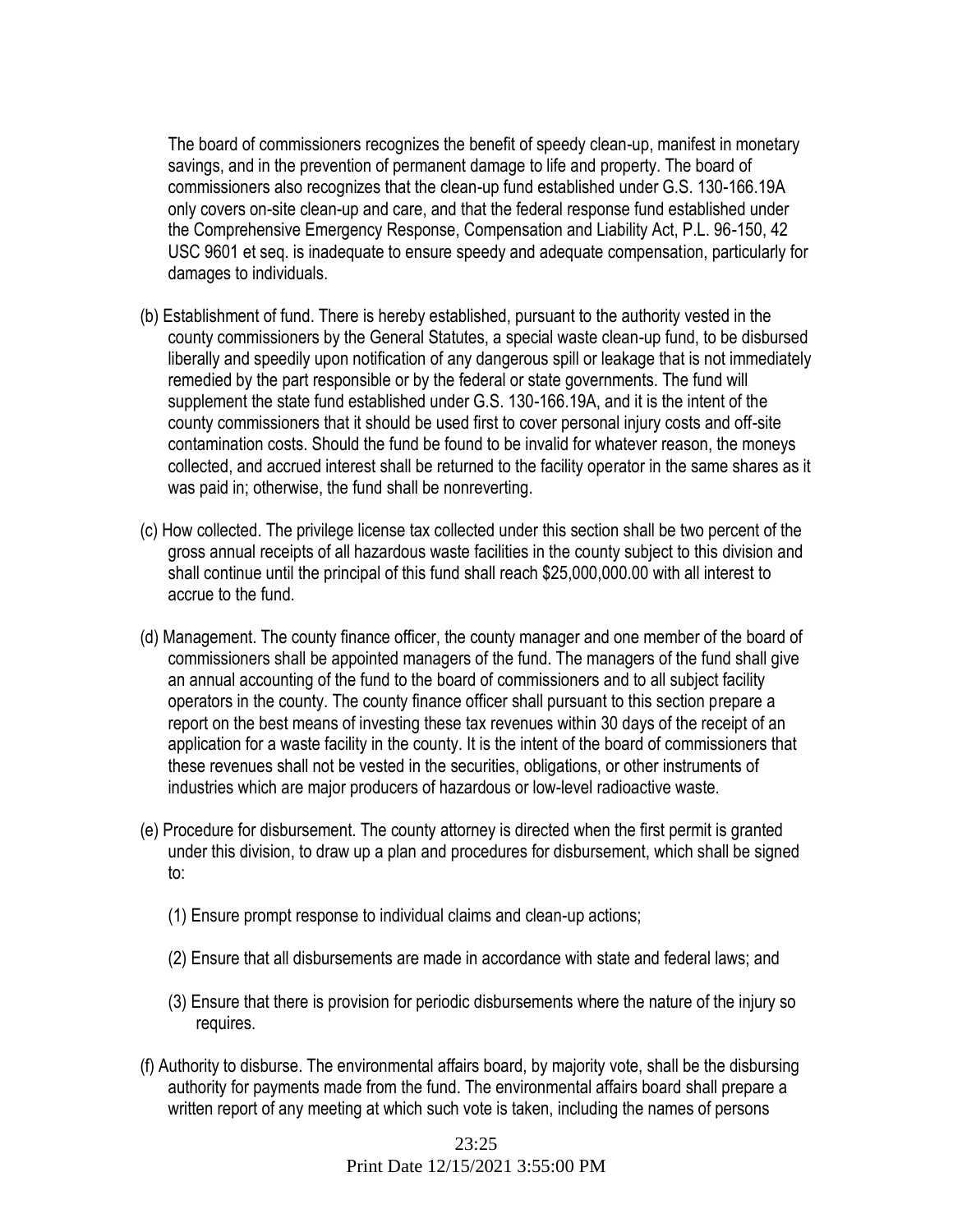voting for and against, amount voted, and reason. The board of commissioners shall review such report at its next meeting.

- (g) Collection of expenditures. The county attorney, when the first permit is granted under this division, shall prepare a plan for collecting expenditures from the fund from parties responsible for discharges requiring such expenditures.
- (h) Procedures for closing of fund. The county finance officer shall prepare a plan for the closing of the fund within a reasonable time after the closure of the facility but shall not take place until 15 years after the closing date of the facility.

(Ord. of 9-10-1990, § XV)

#### **Sec. 23-61. Emission standards.**

- (a) This section is applicable to incinerators only.
- (b) Emissions from all incinerators at a waste facility shall meet the regulations governing the control of toxic air pollutants at 15A NCAC 2D.1101 et seq. and 15A NCAC 2H.0610 et seq., as amended by the state environmental management commission. A waste facility shall comply with all other applicable air quality rules and standards.
- (c) Ambient air concentrations shall be determined by using appropriate Environmental Protection Agency dispersion modeling procedures or other methods specified by the director. Ambient air concentrations are to be evaluated for annual period over a calendar year, 24-hour periods from midnight to midnight, for one-hour periods beginning on the hour, and for 15-minute periods beginning on the hour of 15, 30, or 45 minutes after the hour. The identification of each toxic air pollutant emitted, and its corresponding emission rate shall be determined using mass balancing analysis, source testing, or other methods acceptable to the director.
- (d) For incinerators at a plant site where the total incinerator capacity is greater than 250 pounds per hour, the emissions of:
	- (1) Hydrogen chloride shall not exceed four pounds per hour unless the emission is reduced by at least 99 percent by weight; and
	- (2) Mercury shall not exceed seven pounds per 24-hour period.

(Ord. of 9-10-1990, § XVI)

#### **Sec. 23-62. Civil penalty for exceeding emission limits.**

- (a) This section shall apply to incinerators only.
- (b) Any person, firm, or legal entity who permits an incineration facility in the county to exceed the emission limits set forth above shall pay to the county a penalty of \$150.00 for each day the violation occurs.

23:26 Print Date 12/15/2021 3:55:00 PM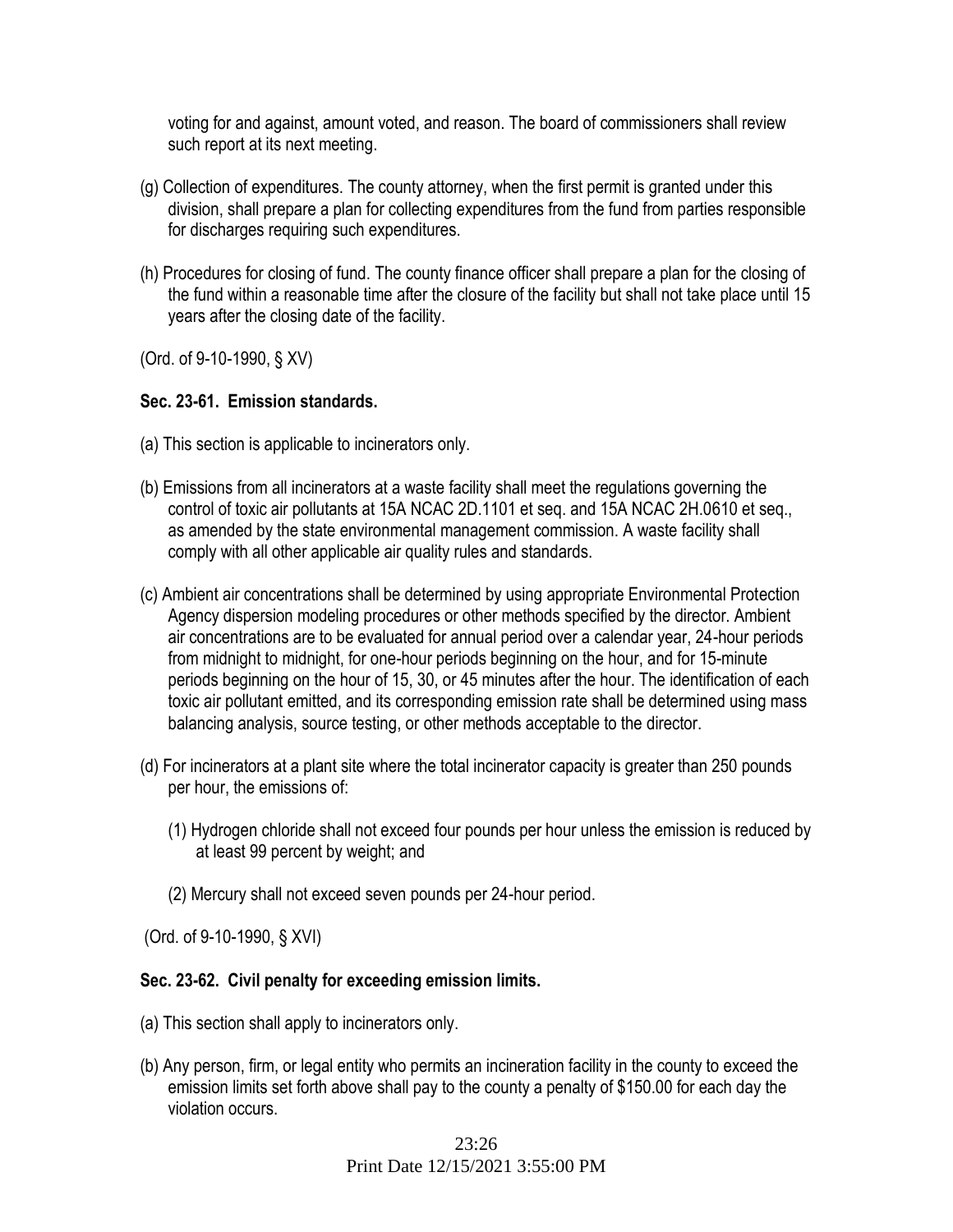(Ord. of 9-10-1990, § XVII)

## **Sec. 23-63. Grounds for revocation of permit.**

The board of commissioners, after due notice to the holder of a permit to operate a waste facility in the county and an opportunity to be heard, may revoke the permit upon any of the following grounds:

- (1) If the emission from an incineration facility exceeds for a period of more than ten continuous days, the air emission limits set forth in this division.
- (2) As a result of operation of the plant in such a manner, the emission limits or any other criteria set forth in this division or conditions upon the permit are exceeded and result in the impairment of the health of persons or livestock living in the area, or the contamination of real estate in the area.
- (3) Failure to pay any penalties, taxes, or assessments due under this division or the laws of the state.
- (4) Negligent supervision, or operation, or monitoring of the operation by the permit holder.
- (5) Violations of state and federal laws which protect public health and safety and the environment.

(Ord. of 9-10-1990, § XVIII)

### **Sec. 23-64. Owner or operator in residence.**

If the owner or operator of a waste facility in the county is a corporation, a corporate officer of at least the status of vice president and who is a stockholder in the corporation shall reside with his family within two miles of the facility. If the facility is owned or operated by an individual, the individual must reside with his family within two miles of the facility. If the facility is owned by a partnership or any other entity, a partner or senior officer of the entity shall reside with his family within two miles of the facility. If the facility is owned by a trust, an officer of the trust must reside with his family within two miles of the facility.

(Ord. of 9-10-1990, § XIX)

### **Sec. 23-65. Notification of transportation.**

Any person transporting medical, hazardous, or low-level radioactive waste into the county by truck or motor vehicle shall notify the office of the sheriff of the county by telephone of his expected time of arrival at the county line. Before entering the county, the transporter shall wait for an escort by the sheriff's department. The sheriff shall dispatch a deputy to meet the truck at or near the county line. Before proceeding the driver shall furnish the deputy a copy of his manifest or other documentation. The deputy shall inspect the truck to determine that it complies with all rules and regulation for such transportation as required by this division and the laws and statutes of the state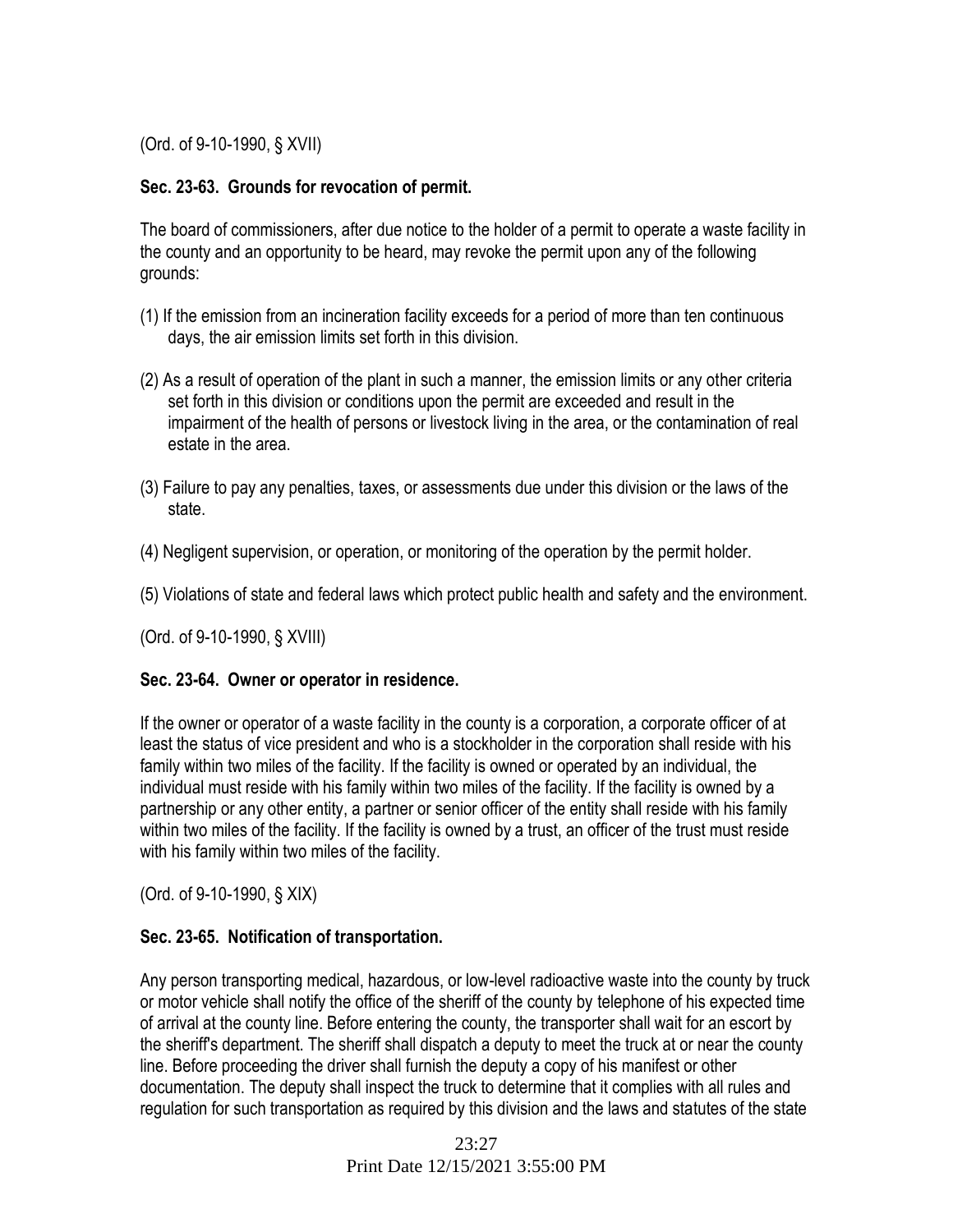and federal governments. If the truck is in compliance, the deputy shall then escort the truck to the waste facility. The deputy shall file the manifest with the county manager or his designee within 24 hours.

(Ord. of 9-10-1990, § XX; Ord. of 9/12/2006)

## **Sec. 23-66. Criminal penalties.**

Any person, firm, or legal entity violating this division shall be guilty of a misdemeanor and, upon conviction, fined not more than \$500.00 for each offense or imprisoned for not more than 30 days for each offense. Each day this division is violated shall constitute a separate offense.

(Ord. of 9-10-1990, § XXI)

## **Sec. 23-67. Civil remedies.**

- (a) Any person injured by failure of a permit holder to comply with this division shall have a civil cause of action against the permit holder, or anyone violating it, for any damages sustained as a result of the violation and the right to injunctive relief against the permit holder to enforce this division.
- (b) The county shall have the right to enforce this division by injunction and shall have a cause of action for any damages the county sustains as a result of any violation of this division by the permit holder.
- (c) Any person or corporation violating this division by operating a waste facility in the county without a permit shall pay to the county a fine of \$1,500.00 per day for each day of operation. Each day shall be a separate offense.

(Ord. of 9-10-1990, § XXII)

## **Secs. 23-68--23-85. Reserved.**

# **DIVISION 3. MANAGEMENT OF SOLID WASTE**

## **Sec. 23-86. Purpose and statutory authority.**

The purpose of this division is to regulate the storage, collection, and disposal of solid waste in the county. This division is adopted pursuant to the authority contained In G.S. 153A-121, 153A-132.1, 153A-136, 153A-274--153A-278, and 153A-291--153A-293 and 130A-309.09A, 130A-309.09B, and 130A-309.09D. Unless otherwise indicated, the division applies to both publicly owned and privately-owned municipal solid waste management facilities located in the county.

(Ord. of 9-14-1992, § I)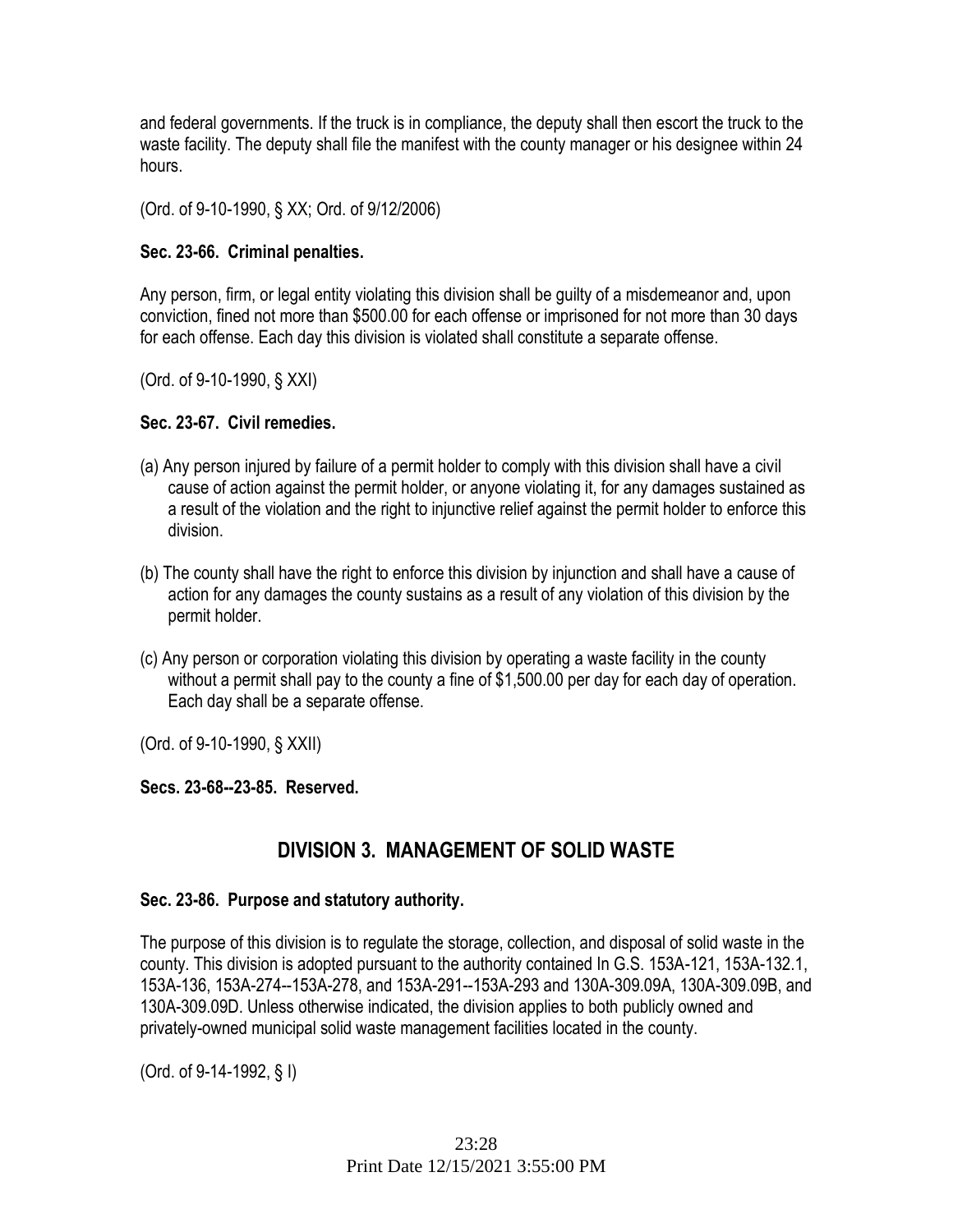#### **Sec. 23-87. Definitions.**

The following words, terms, and phrases, when used in this division, shall have the meanings ascribed to them in this section, except where the context clearly indicates a different meaning:

**Bulky waste** means large items of solid waste such as furniture, large auto parts, trees, branches, stumps, and other oversize wastes whose large size precludes or complicates their handling by normal solid waste collection, processing, or disposal methods.

**Collection** means the act of removing solid waste (or materials that have been separated for the purpose of recycling) to a transfer station, processing facility, or disposal facility.

**Commercial solid waste** means all types of solid waste generated by stores, offices, restaurants, warehouses, and other nonmanufacturing activities, excluding residential and industrial waste.

**Construction and demolition waste** means solid waste resulting solely from construction, remodeling, repair, or demolition operations on buildings, or other structures, but does not include inert debris, land-clearing debris, yard debris, or used asphalt, asphalt mixed with dirt, sand gravel, rock, concrete, or similar nonhazardous material.

**County Solid Waste Management Plan** shall mean the plan developed by the County pursuant to G.S. 130A-309.09A

**Department** means the department of environment and natural resources.

**Garbage** shall have the same definition as in G.S. 130A-290(a)(7).

**Hazardous waste** shall have the same definition as in G.S. 130A-290(a)(8).

**Incineration** means the process of burning solid, semi-solid, or gaseous combustible wastes to an inoffensive gas and a residue containing little or no combustible material.

**Industrial solid waste** shall have the same definition as in G.S. 130A-290(a)(13a).

**Inert debris** shall have the same definition as in G.S. 130A-290(14).

**Institutional solid waste** means solid waste generated by educational, health care, correctional, and other institutional facilities.

**Land-clearing debris** shall have the same definition as in G.S. 130A-290(15).

**Landfil**l shall have the same definition as in G.S. 130A-290(16).

**Landlord** means the owner of property utilized for a single-family dwelling such as houses, mobile homes, modular homes, or apartments.

**Medical waste** shall have the same definition as in G.S. 130A-290(18).

23:29 Print Date 12/15/2021 3:55:00 PM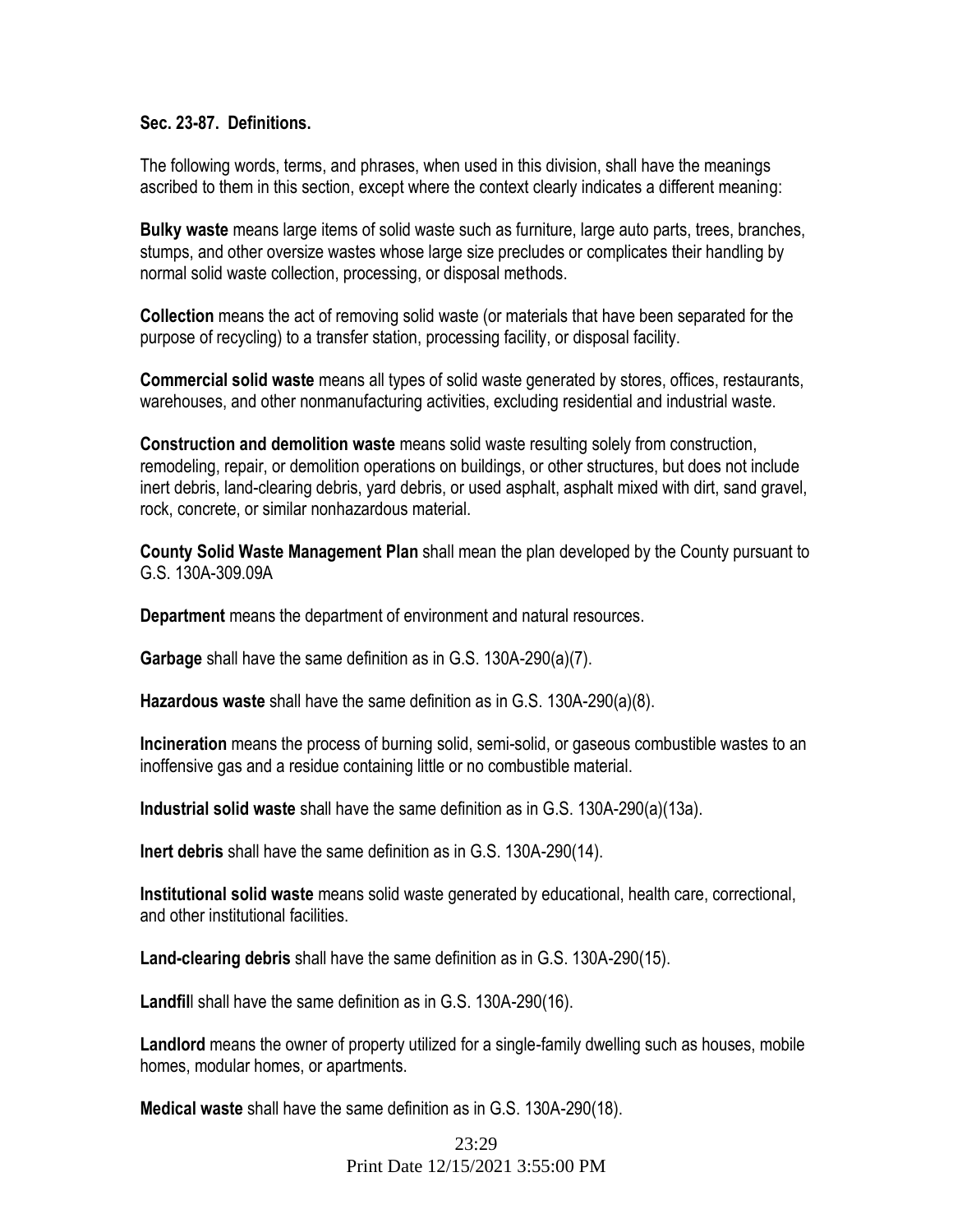**Municipal solid waste** shall have the same definition as in G.S. 130A-290(18a).

**Municipal solid waste management facility** shall have the same definition as in G.S. 130A-290(18b).

**Pathological waste** means human tissues, organs, and body parts and the carcasses and body parts of any animals that were known to have been exposed to pathogens that are potentially dangerous to humans during research, were used in the production of biologicals or in vivo testing of pharmaceuticals, or that died with a known or suspected disease transmissible to humans.

**Processing** means any technique designed to change the physical, chemical, or biological character or composition of any solid waste so as to render it safe for transport; amenable to recovery, storage, or recycling; safe for disposal; or reduced in volume or concentration.

**Putrescible** means solid waste capable of being decomposed by microorganisms with sufficient rapidity as to cause nuisances from odors and gases, such as kitchen wastes, offal, and animal carcasses.

**Radioactive waste** means waste containing any material, whether solid, liquid, or gas, that emits ionizing radiation spontaneously.

**Recycling** shall have the same definition as in G.S. 130A-290(27).

**Refuse** means solid waste, other than garbage or ashes, from residences, commercial establishments, and institutions.

**Regulated medical waste** means blood and body fluids in individual containers in volumes greater than 20 milliliters, microbiological waste, and pathological waste that has not been treated pursuant to rules promulgated by the department.

**Resource recovery** means the process of obtaining material or energy resources from discarded solid waste that no longer has any useful life in its present form and preparing the solid waste for recycling.

**Sanitary landfill** shall have the same definition as in G.S. 130A-290(31).

**Scrap tire** means a tire that is no longer suitable for its original, intended purpose because of wear, damage, or defect.

**Septage.** shall have the same definition as in G.S. 130A-290(32)

**Sharps** means needles, syringes, and scalpel blades.

**Sludge** shall have the same definition as in G.S. 130A-290(34).

**Solid waste** shall have the same definition as in G.S. 130A-290(35).

23:30 Print Date 12/15/2021 3:55:00 PM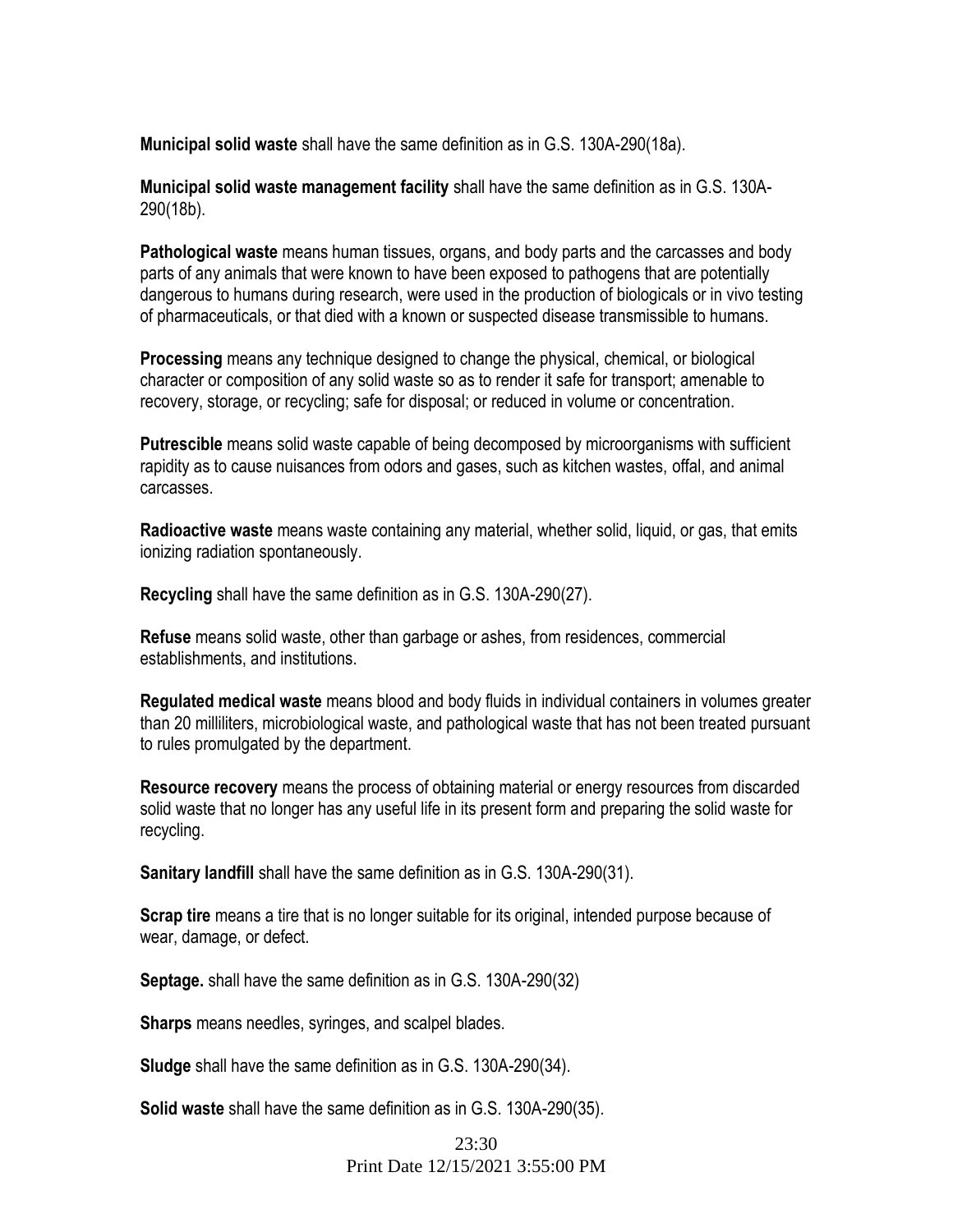**Solid waste** collection means any person who collects or transports solid waste.

**Solid waste disposal site** shall have the same definition as in G.S. 130A-290(36).

**Solid waste receptacle** means a county-owned container used for the temporary storage of residential solid waste while awaiting collection.

**Source separation** means setting aside recyclable materials at their point of generation by the generator.

**Tire** means a continuous solid or pneumatic rubber covering encircling the wheel of a motor vehicle as defined in G.S. 20-4.01(23).

**Transfer station** means a site at which solid waste is concentrated for transport to processing facility or disposal site. A transfer station may be fixed or mobile.

**Used oil** means any oil that has been refined from crude oil or synthetic oil and, as a result of use, storage, or handling, has become unsuitable for its original purpose.

**White goods** shall have the same definition as in G.S. 130A-290(44).

**Yard trash** shall have the same definition as in G.S. 130A-290(45).

Words and phrases not otherwise defined in the Division shall have the same definitions as contained in Chapters 103A and 153A of the General Statutes and the Federal Solid Waster Disposal Act in Title 42 of the United States Code, as well as regulations duly promulgated by North Carolina federal agencies pursuant to those statutes, , and where and to the extent there is any conflict between the definition in the Division and those contained in those North Carolina and federal statutes and rules, those North Carolina and federal statutes and rules shall apply.

(Ord. of 9-14-1992, § II; Ord. 9/12/2005) Cross references: Definitions generally, § 1-2.

### **Sec. 23-88. Storage and disposal.**

(a) No owner, occupant, tenant, or lessee of any property may deposit, store, or permit to accumulate any solid waste on his property that is not stored or disposed of in a manner prescribed by this division.

(b) The owner, occupant, tenant, or lessee of any property shall remove or cause to be removed all solid waste from his property at least once each week (seven-day period).

(c) Refuse shall be stored in a manner that will resist harborage to rodents and vermin and will not create a fire hazard. Regulated refuse under this subsection includes, but is not limited to, lumber, boxes, barrels, bottles, cans, tires, paper, cardboard, rags, old furniture and other bulky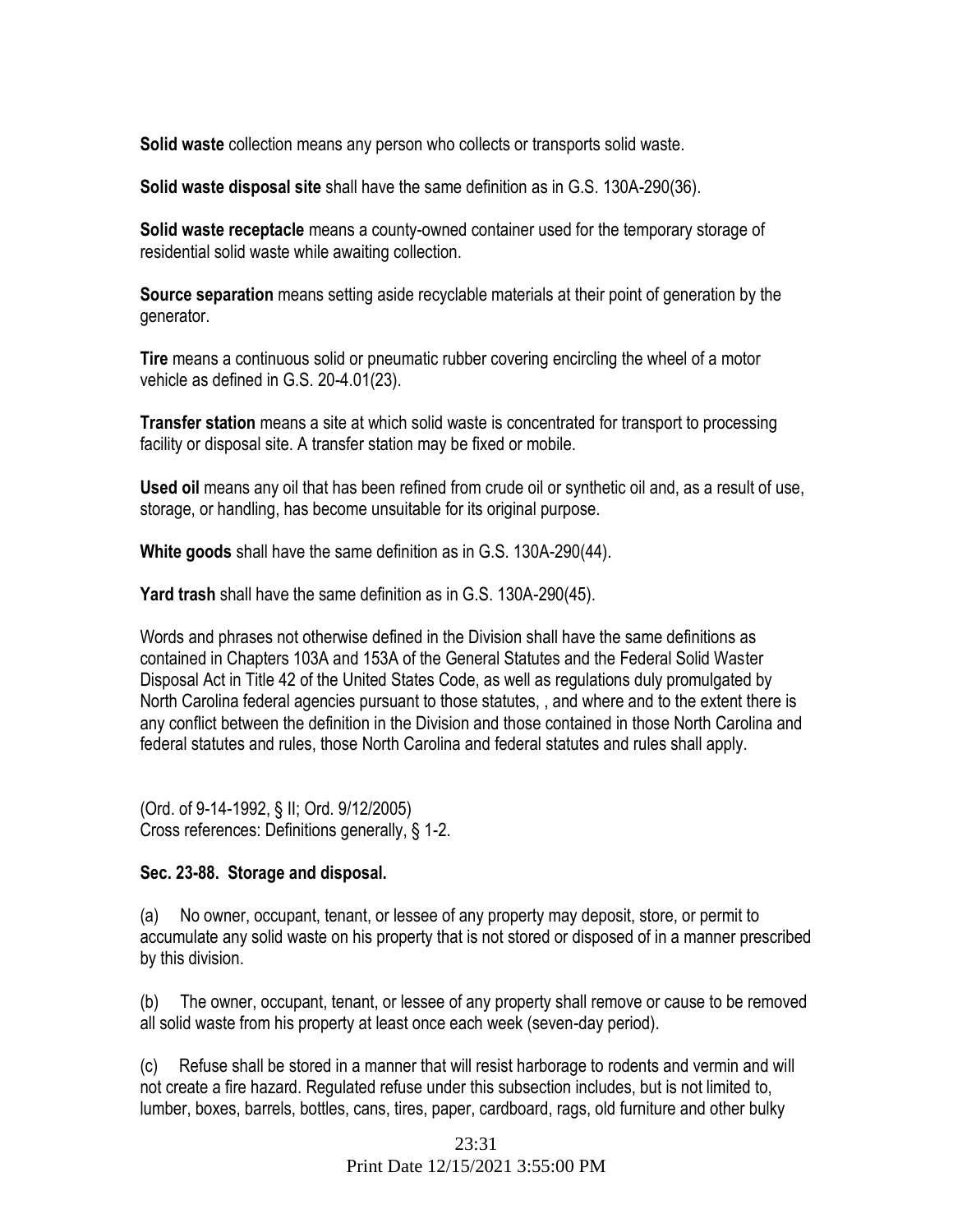waste, and white goods. Useful materials, such as firewood and building materials, may be stored on the premises, provided they are stored in a safe manner at a reasonable height above ground.

- (d) No owner, occupant, tenant or lessee of a building or dwelling, other than a licensed junk dealer, may place or leave, or cause to be placed or left, outside the building or dwelling any bulky waste for longer than seven days.
- (e) No owner, occupant, tenant, or lessee of any building or dwelling may leave outside the building or dwelling, in a place accessible to children, any abandoned or unattended icebox, refrigerator, or other receptacle that has an airtight door without first removing the door.
- (f) Solid waste shall be disposed of only in one of the following ways:
	- (1) In a landfill approved by the department;
	- (2) In an incinerator that has all required local, state, and federal control permits;
	- (3) By any other method, including recycling and resource recovery, that has been approved by the department.
- (g) In addition to the methods listed in subsection (f) of this section, residential solid waste may be disposed of in solid waste receptacles in accordance with Section 23-90 of this Division.
- (h) No person may discard, dispose, leave, or dump any solid waste on or along any street or highway or private property unless such solid waste is placed in a receptacle at a location designated for the deposit of solid waste.
- (i) Construction wastes must be disposed of at disposal sites approved and permitted by the department.
- (j) Regulated medical, hazardous, and radioactive waste must be disposed of according to written procedures approved by the department.
- (k) Any person collecting and transporting solid waste generated on such person's property for disposal at an approved disposal site shall comply with subsection 23-92(f) concerning vehicles and containers.
- (l) All sharps shall be placed in a sealed, puncture-proof container prior to disposal.
- (m) Open burning of solid waste is prohibited.
- (Ord. of 9-14-1992, § III; Ord. of 9/12/2005)
- **Sec. 23-89. Solid waste management.**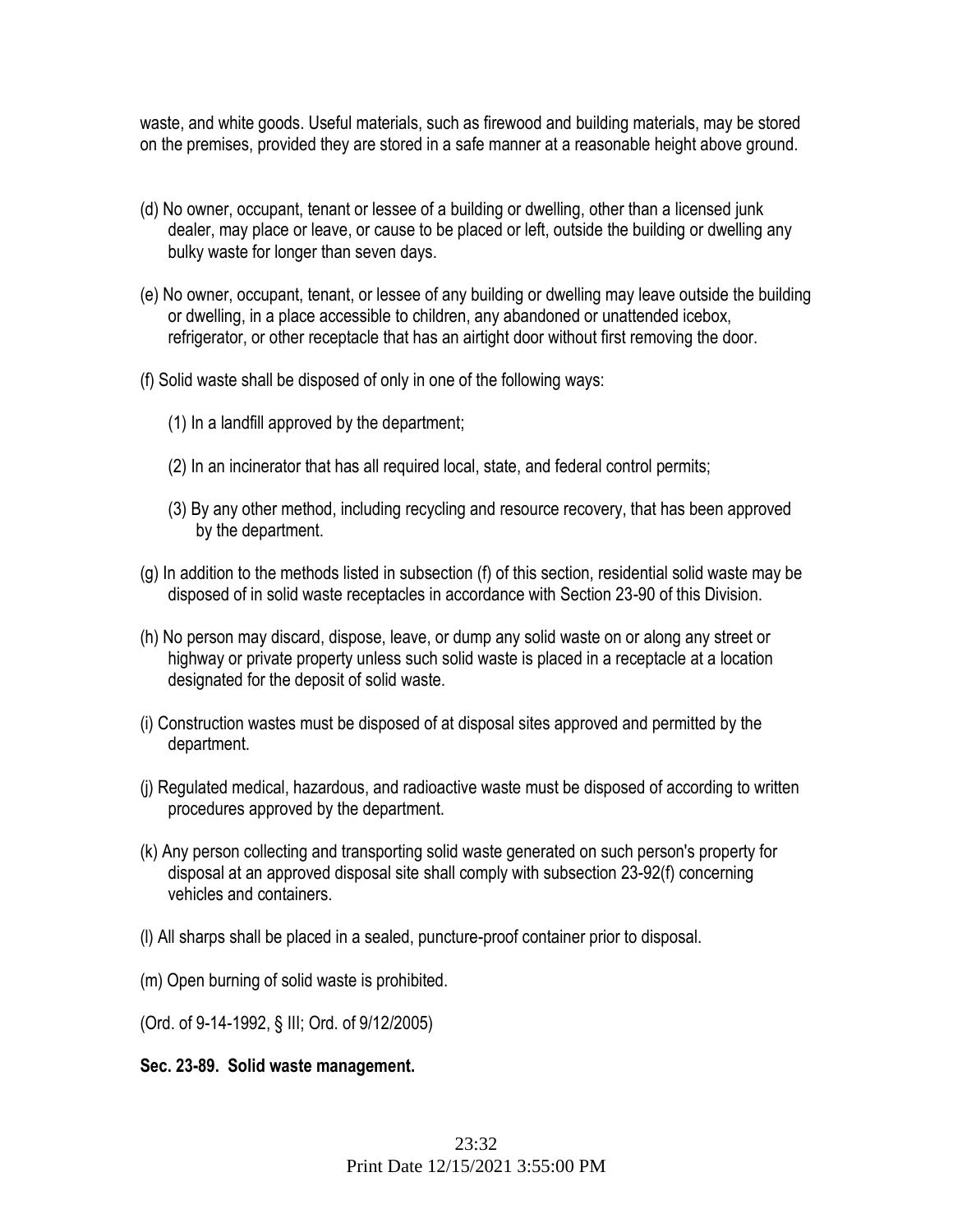- (a) The county solid waste transfer station, convenience and recycle centers and demolition landfill may be used for the proper disposal of solid waste generated by county residents and nonresident property owners. These facilities shall be open not less than 44 hours weekly according to business hours established by the board of commissioners. Except when open during regular business hours, these facilities shall be kept locked, and entry shall not be permitted. Placement of solid waste at locked entrances to these facilities is prohibited and shall be considered a violation of this division.
- (b) The following wastes may not be disposed of in the county sanitary landfill or in any municipal solid waste landfill:
	- (1) Burning or smoldering materials, or any other materials that would create a fire hazard;
	- (2) Hazardous waste;
	- (3) Liquid waste;
	- (4) Untreated waste;
	- (5) Radioactive waste;
	- (6) Lead-acid batteries;
	- (7) Clean wood waste;
	- (8) Used oil;
	- (9) White goods;
	- (10) Yard trash;
	- (11) Asbestos;
	- (12) Barrels;
	- (13) Sludges;
- (c) The county shall provide facilities meeting the department regulations and permitted by the department as appropriate for the proper disposal of used tires. Operating rules and procedures shall be as established by the board.
- (d) The county shall make provisions for composting all clean, unpainted wood waste, yard waste, trees, limbs, and stumps. Municipal and industrial sludges approved by the department may also be disposed of by this or another approved method.
- (e) Loitering, scavenging, or rummaging through solid waste containers and/or facilities is prohibited.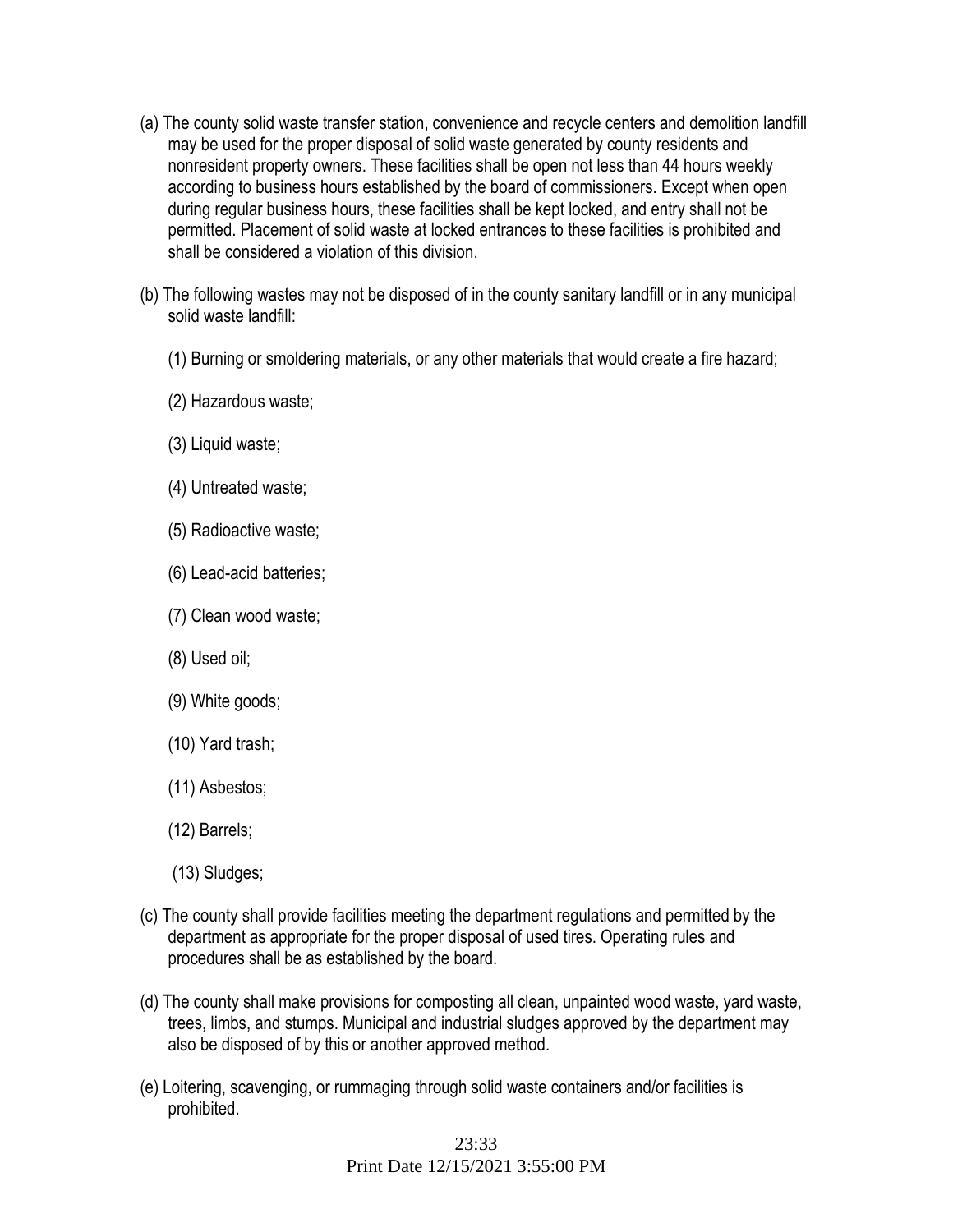- (f) No person may deposit material at any county facility except where indicated by authorized employees or by official signs.
- (g) No unauthorized person may discharge firearms, fireworks, or explosives on county property.
- (h) The maximum allowable speed of all vehicles through solid waste facilities is 15 miles per hour.

(Ord. of 9-14-1992, § IV)

### **Sec. 23-90. Solid waste receptacles.**

- (a) Solid waste receptacles are maintained at strategic sites throughout the county for the disposal of residential solid waste, maintained and serviced by the county. Solid waste may be deposited in the receptacles only in accordance with the provisions of this division.
- (b) The following wastes may not be deposited in solid waste receptacles:
	- (1) Asbestos;
	- (2) Burning or smoldering materials, or any other materials that would create a fire hazard;
	- (3) Commercial waste;
	- (4) Construction waste;
	- (5) Hazardous waste;
	- (6) Industrial waste;
	- (7) Institutional waste;
	- (8) Lead-acid batteries;
	- (9) Liquid waste;
	- (10) Radioactive waste;
	- (11) Regulated medical waste;
	- (12) Tires;
	- (13) Yard trash;
	- (14) Sludges;
	- (15) Barrels;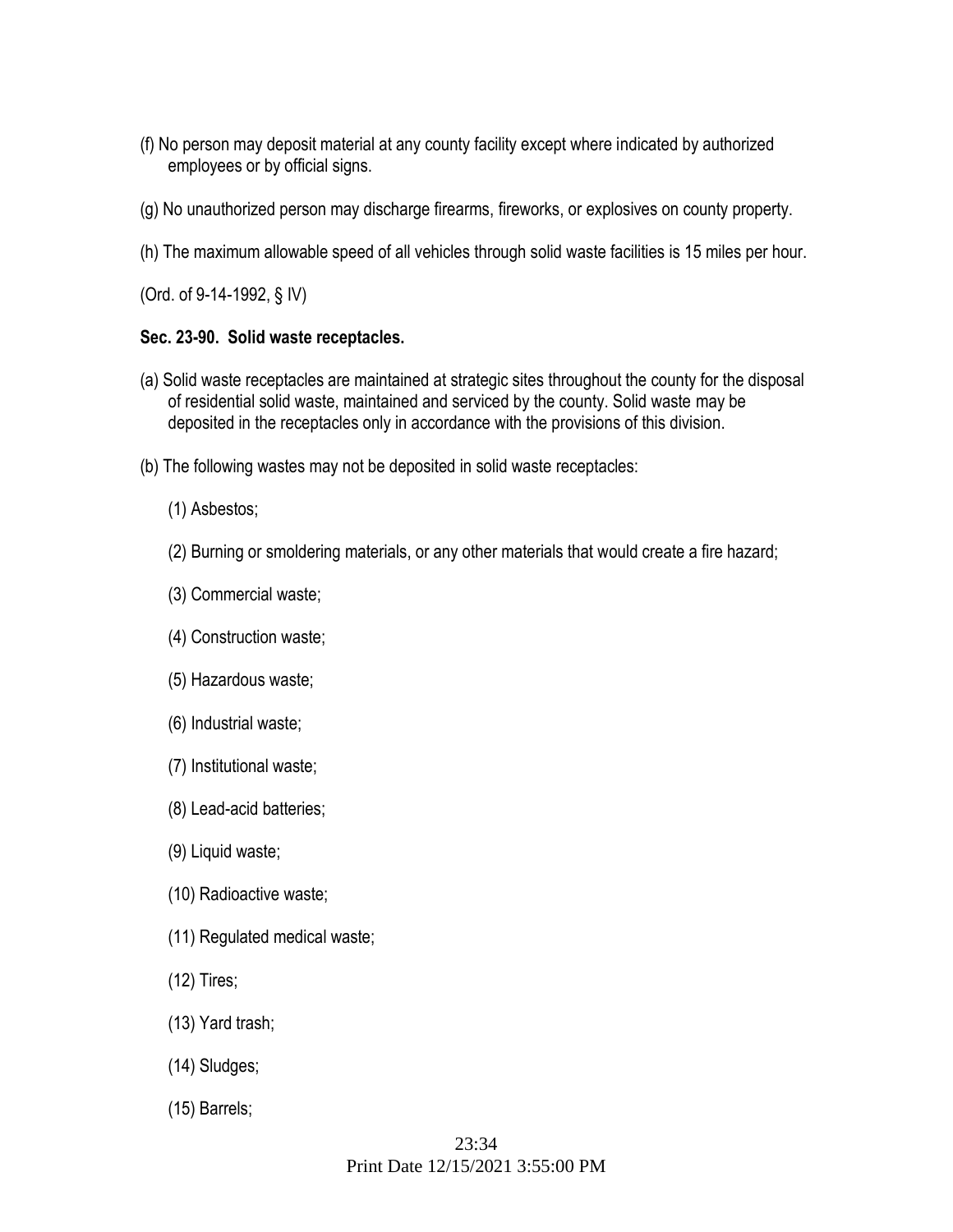- (16) Sharps not properly contained.
- (c) All residential solid waste intended for disposal in a solid waste receptacle shall be deposited inside the container. No solid waste may be left at the solid waste receptacle site outside the receptacle.
- (d) No person may remove any item from a solid waste container, climb on or into a container, or damage any container.
- (e) The board shall approve operating rules and procedures governing the daily operation of all county residential collection sites, manned or unmanned.

(Ord. of 9-14-1992, § V)

### **Sec. 23-91. Flow control.**

- (a) All solid waste generated within the designated geographic area of the county solid waste management plan that is placed in the waste stream for disposal or recycling shall be collected, transported, and disposed of at the county solid waste facility or the county landfill, or a privately owned municipal solid waste facility for which the County has granted a franchise. The removal of solid waste from within the geographic area for disposal except by the county or a private entity, which has been granted a franchise from the county is prohibited. This section shall not be construed to prohibit the source separation of materials from solid waste prior to collection of such solid waste for disposal.
- (b) No person, except licensed solid waste collectors and county or municipal collectors shall collect or remove any solid waste within the county for disposal.
- (c) The county shall establish a system of classification for classes of solid waste that shall be consistent with a system of classification in the county solid waste management plan. The classification system shall be used as a basis for requiring that solid waste be delivered to an appropriate county disposal facility in accordance with the county solid waste management plan.

(Ord. of 9-14-1992, § VI, Ord. of 9/12/2005)

### **Sec. 23-92. Licensing of solid waste collectors.**

- (a) No person may engage in business as a solid waste collector except as defined in this division and without possessing a license issued by the county pursuant to this division.
- (b) Applications for licenses to engage in the business of solid waste collector shall be filed with the county solid waste superintendent on forms approved by the county. The applicant shall furnish the following information: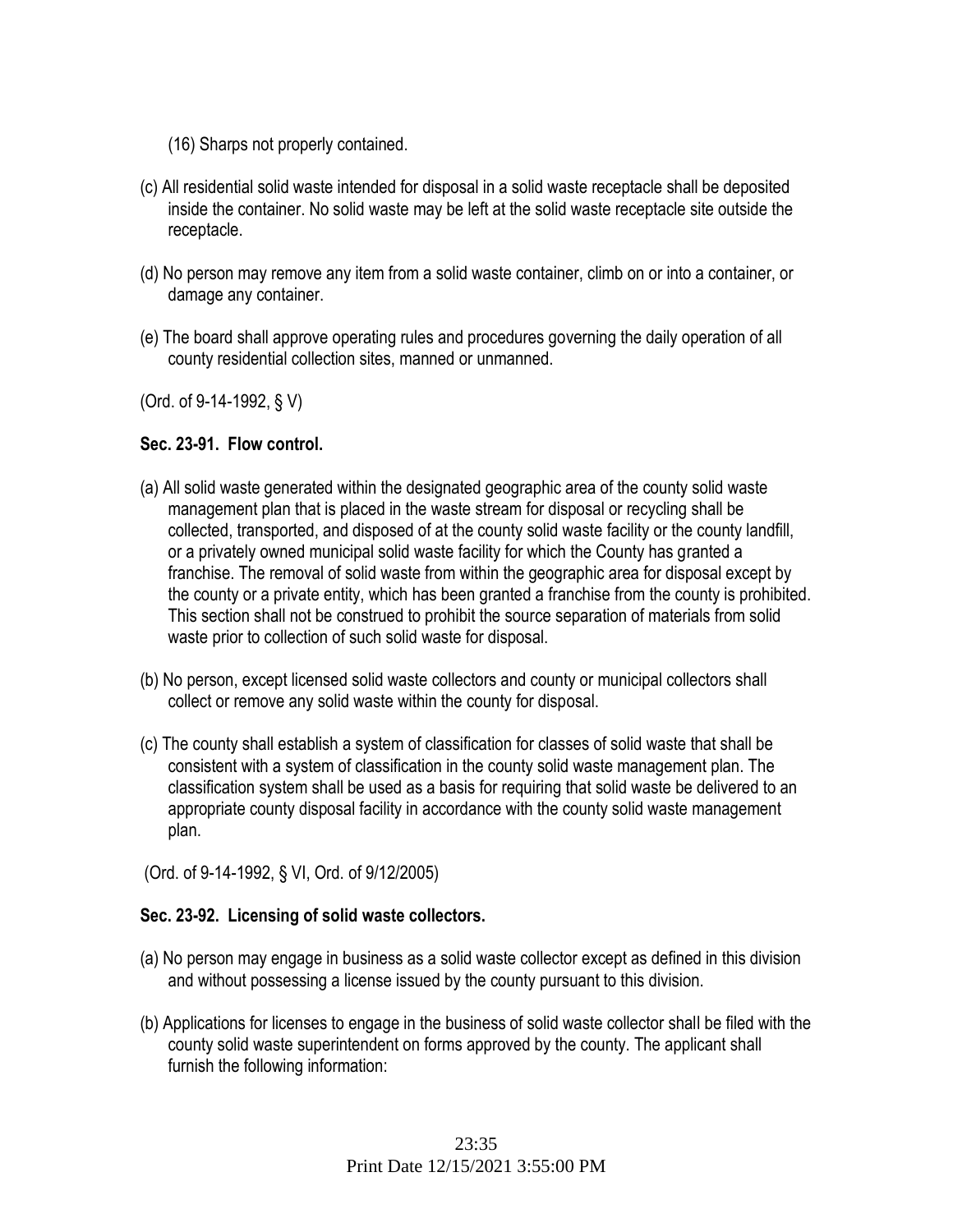- (1) Name and address of the applicant and whether a sole proprietorship, corporation, or partnership, with disclosure of the ownership interests;
- (2) A list of the equipment possessed, available, or to be obtained by the applicant, including motor vehicle license tag numbers;
- (3) Number of employees the applicant expects to use in the business;
- (4) Experience of the applicant in solid waste collection;
- (5) Map of the planned routes and areas of the county the applicant expects to serve;
- (6) Schedule of fees the applicant expects charge;
- (7) Evidence of liability insurance coverage;
- (8) Names and addresses of all residential customers updated semi-annually.
- (c) Before issuing a license pursuant to this section, the county may inspect or cause to be inspected all facilities and equipment the applicant plans to use in the solid waste collection business.
- (d) The county solid waste superintendent may issue the applicant a license only when he finds that the applicant's facilities, equipment, and proposed operating methods are in compliance with this division and applicable rules of the department and that the applicant will perform solid waste collection in an efficient and sanitary manner. A condition of the license shall be that the licensee shall serve every person who contracts with him for solid waste collection in such a manner that the licensee does not cause the person to be in violation of this division.
	- (1) If the county denies an applicant a license, the applicant may request a hearing before the county manager. The county manager shall keep summary minutes of the hearing and within 30 days after the hearing shall give the applicant written notice of his decision either granting the license or affirming his denial of the license. The applicant may appeal the county manager's decision to the board of commissioners by giving written notice of appeal to the county manager within five days of receipt of the county manager's decision following the hearing. After a hearing on the appeal, the board shall either affirm the denial or direct the county manager issue the license.
	- (2) A license shall be valid for a period of one year from the date of issuance.
- (e) A licensee shall submit a semi-annual report to the county manager containing the following information:
	- (1) Number with names and addresses of customers added or deleted;
	- (2) Changes in routes;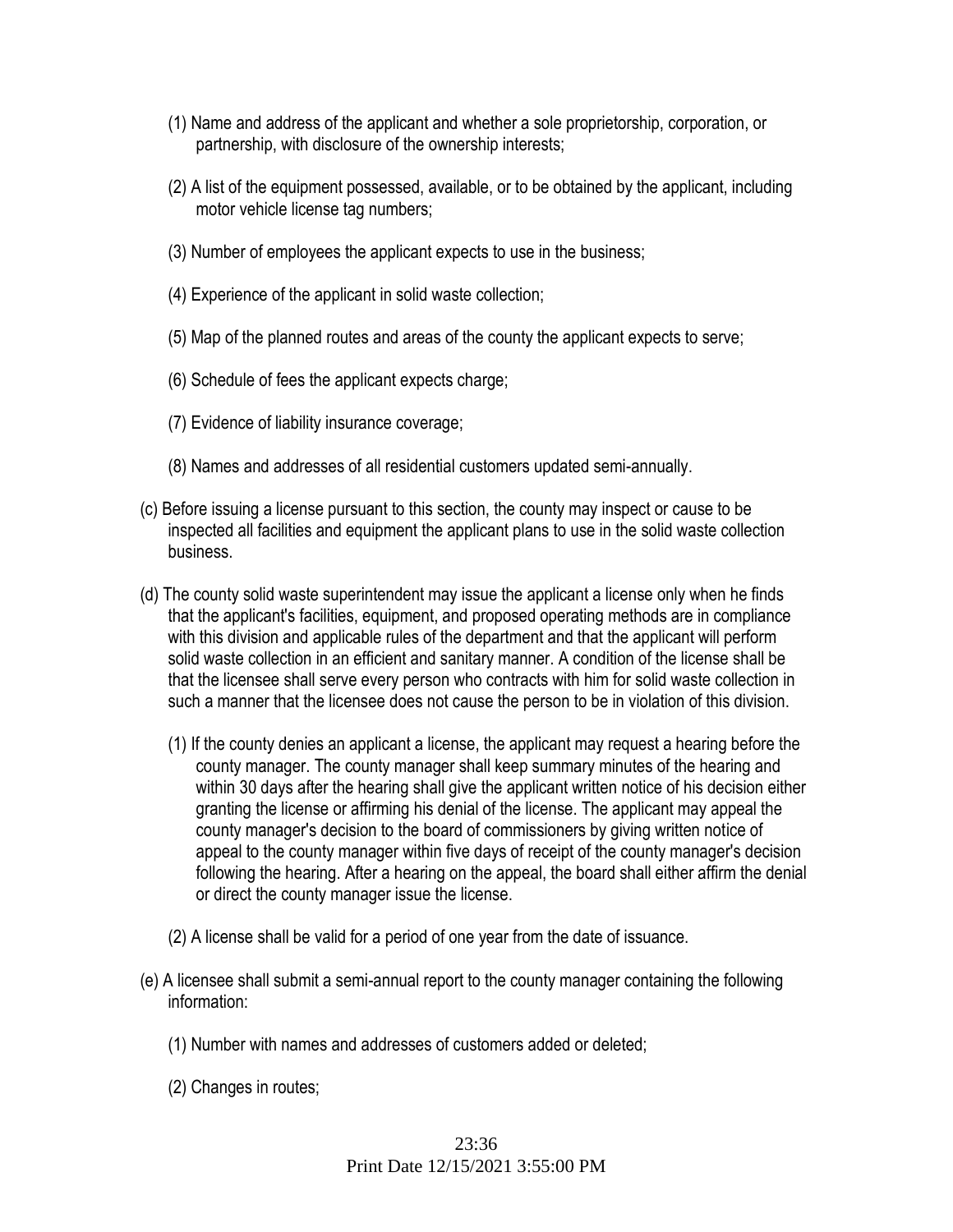- (3) New and replacement equipment;
- (4) Any other information requested by the county and pertinent to the solid waste collection business.
- (f) Vehicles and containers used for the collection and transportation of solid waste shall be:
	- (1) Covered, leakproof, durable, and easily cleaned. They shall be cleaned as often as necessary to prevent a nuisance and insect breeding and shall be maintained in good repair. Vehicles shall display in numbers at least three inches high the county license number of the licensee and the license sticker issued by the county.
	- (2) Loaded and moved in such a manner that the contents will not fall, leak, or spill, and shall be covered to prevent the blowing of material. If spillage or leakage should occur, the material shall be recovered immediately by the licensee and returned to the vehicle or container, and the area properly cleaned.
- (g) When the county solid waste superintendent finds that a licensee has violated this division or the conditions of the license, he shall give the licensee written notice of the violation and inform him that if another violation occurs within 30 days, or in the case of a continuing violation, if it is not corrected within ten days, the license will be revoked. If another violation occurs within the 30-day period, or, if the continuing violation is not corrected within ten days, the county shall give the licensee written notice that the license is revoked. Upon receipt of the notice of revocation, the licensee shall stop collecting, transporting, or disposing of solid waste. The county may reinstate a revoked license after the revocation has been in effect for 30 days if the solid waste superintendent finds that the conditions causing the violation have been corrected. A licensee whose license has been revoked may appeal the revocation to the county manager by giving written notice of appeal to the county manager within ten days of receiving notice of revocation from the county solid waste superintendent. After a hearing on the appeal, the county manager shall either affirm the revocation or direct the county solid waste superintendent to reinstate the license.
- (h) No license issued pursuant to this division shall be assignable.
- (i) The county shall assess and collect a \$150.00 licensee applications fee. There shall be a nonrefundable annual renewal fee of \$75.00.
- (j) A provision is made for a landlord to collect garbage from his rental properties and dispose of such garbage at the solid waste disposal facilities in accordance with the following conditions:
	- (1) If collection is from less than 25 residential dwellings, garbage may be taken to the nearest convenience center or landfill for disposal.
	- (2) No license shall be required of a landlord servicing 25 or less residential dwellings. No additional fee will be assessed by the county for this provision.
	- (3) If a landlord services more than 25 dwellings, he shall be required to obtain a license as outlined in this section and transport the collected waste to the landfill or the transfer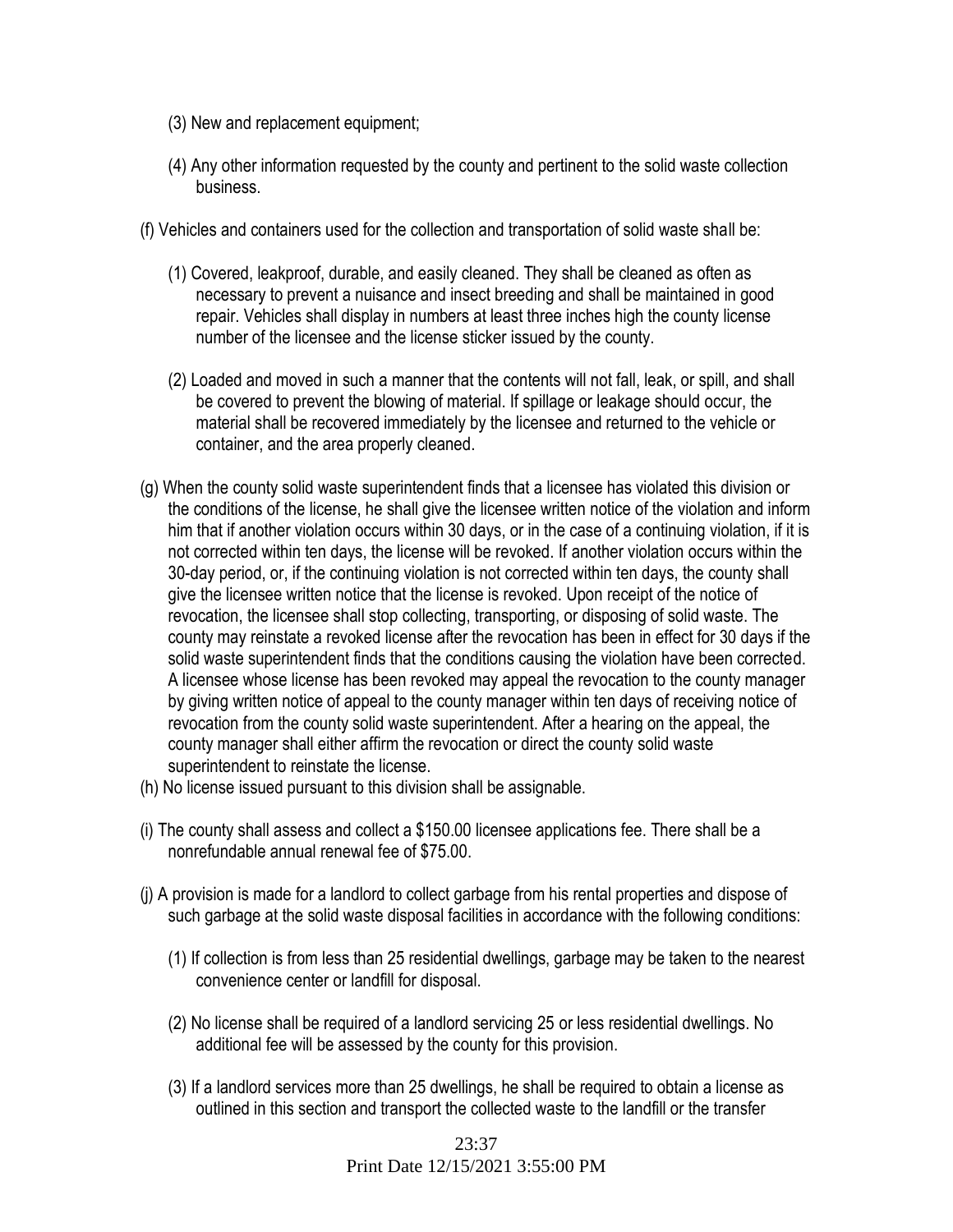station for disposal. The landlord may not dispose of such waste at a county dumpster site or convenience center.

- (4) A landlord providing collection for more than 25 dwellings and having been issued a license may apply for a credit of \$36.00 per residential household served annually as a result of not utilizing the county collection system. This adjustment shall be effective for as long as the service is provided and/or the license is current.
- (k) The county will monitor the monthly tonnage of residential waste disposed of by all licensed haulers.

(Ord. of 9-14-1992, § VII)

#### **Sec. 23-93. Fees and collection (landfill assessment)**

The county shall establish fees for the collection, transporting and disposal of solid waste services provided by the county. All residential fees established shall be billed and collected as provided in G.S. 153A-292. Any solid waste fee imposed by the board may be billed and collected in the same manner as property taxes according to the provisions of G.S. 153A-293, with such fees becoming delinquent on January 6. The following July 1 shall serve as the date of attachment of liens for those accounts continuing being delinquent.

(Ord. of 9-14-1992, § IX)

### **Sec. 23-94. Littering and Enforcement (Violations of GS 14-399 and/or Richmond County Solid Waste Ordinance**

Any person found to be violating the disposal provisions or improperly disposing of solid waste as defined in G.S. 14-399 shall be subject to the penalties listed in Sec 23-95. In addition, the following fines for violating the Richmond County Solid Waste Ordinance, adopted by the Richmond County Board of Commissioners (as allowed under GS 153A-123) shall be enforced by a Solid Waste Enforcement Officer. All fines issued must be settled within 30 days of the citation date to prevent further legal action. Payments will be collected at the Richmond County Solid Waste Facility.

#### **Improper Transportation of Solid Waste (unsecured load)**

1st Offense: Warning of non-compliance with notice of Ordinance 2 nd Offense: \$ 25 fee 3 rd Offense: \$ 75 fee Additional Offenses: \$ 500 or Court

#### **Open / Illegal Burning of Solid Waste**

1<sup>st</sup> Offense: Warning of non-compliance with notice of Ordinance 2 nd Offense: \$ 100 fee 3 rd Offense: \$ 200 fee Additional Offenses: \$ 500 or Court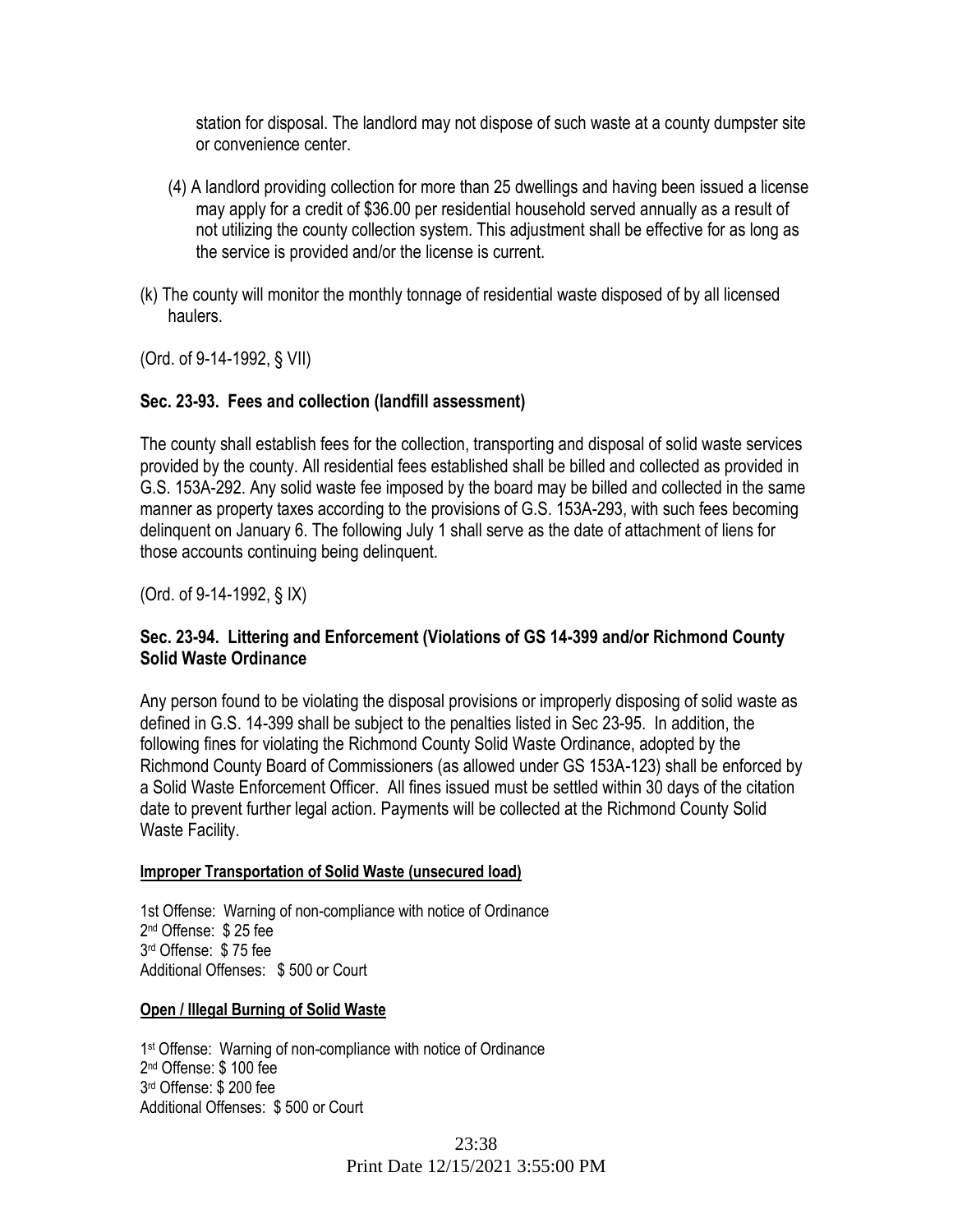#### **Improper Storage**

1st Offense: Warning of non-compliance with notice of Ordinance 2 nd Offense: \$ 50 fee 3 rd Offense: \$ 150 fee Additional Offenses: \$ 500 or Court

#### **Littering / Illegal Dumping of Solid Waste**

*(Under 250 lbs / or Littering up to one bag)*

1 st offense: \$50 fee 2 nd offense: \$ 150 fee 3 rd and each additional offense: \$ 500 fee

*(Litter of 2-5 bags)*

1 st offense: \$ 100 fee 2 nd offense: \$ 250 fee 3 rd and each additional offense: \$ 500

*Litter of more than 5 bags*

1 st offense: \$ 250 2 nd offense: \$ 500 3 rd and each additional offense: \$ 1000 fee

*More than 250 lbs.*

1st offense: \$ 500 fee 2 nd offense: \$ 1000 fee 3 rd and each additional offense: \$ 2000

(Ord. of 9-14-1992, § X) (Ord of 6-7-16)

#### **Sec. 23-95. Enforcement.**

- (a) Criminal penalty. Any person in violation of this division shall be guilty of a misdemeanor punishable by a fine of not to exceed \$500.00 or imprisonment for not more than 30 days, or both. Each day's violation shall be treated as a separate offense.
- (b) Civil penalty. Any person who is found in violation of this division shall be subject to a civil penalty of \$500.00 as provided in G.S. 153A-123. Each day's violation shall be treated as a separated offense.
- (c) Remedies. This division may be enforced by equitable remedies, and any unlawful condition existing or in violation of this division may be enforced by injunction and order of abatement in accordance with G.S. 153A-123.